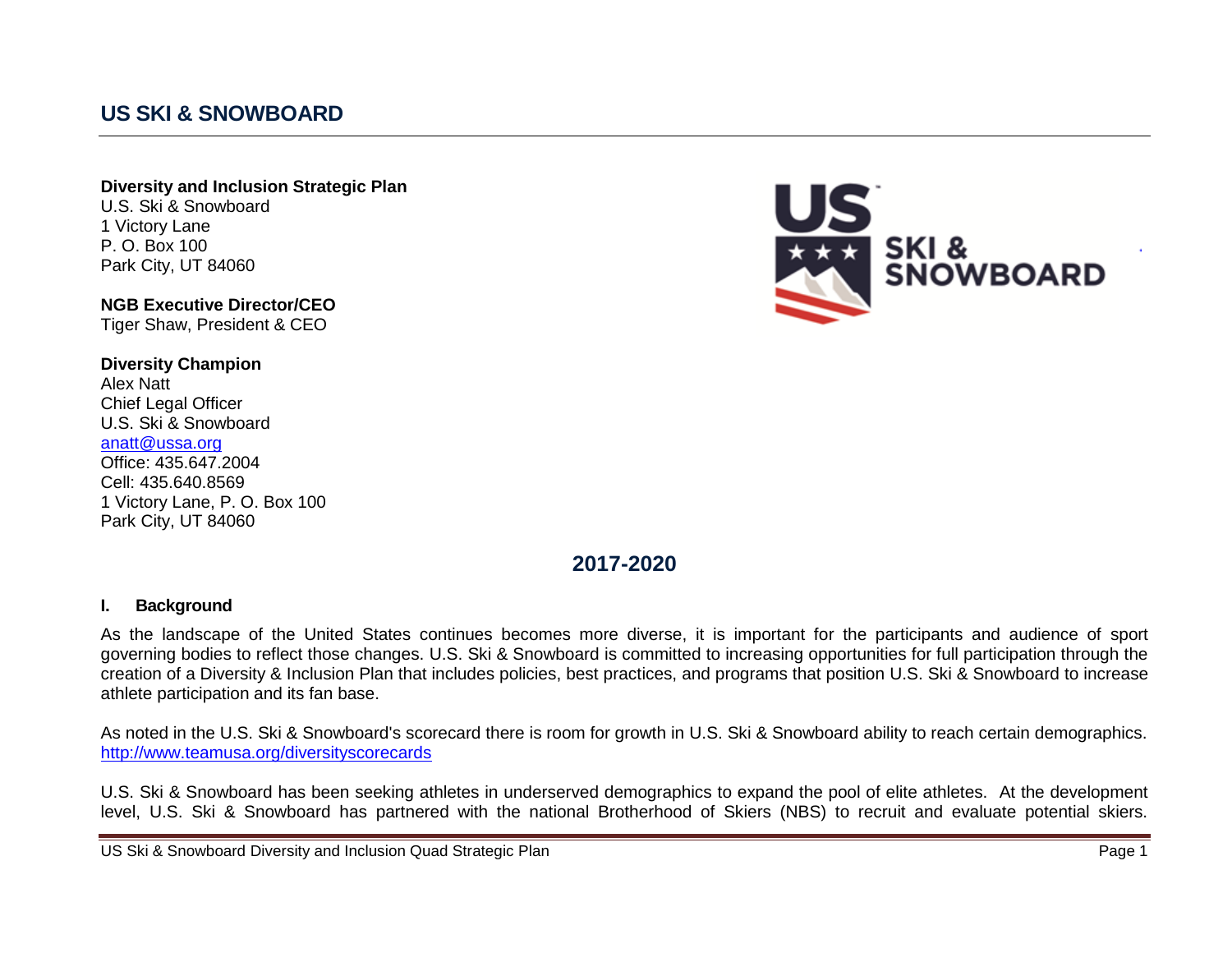Additionally U.S. Ski & Snowboard's Talent Identification system seeks athletes from any demographic who exhibit the potential to become an elite athlete, taking athletes from other sports and including them in the U.S. Ski & Snowboard's programs. The U.S. Ski & Snowboard's Youth Initiatives were developed to work with youth-serving organizations to grow the pool of recreational skiers and snowboarders to find the next Olympians. The NASTAR program acquisition in 2016 (a license option agreement to acquire the license and ultimately the NASTAR brand over the next six to seven year term) was a step forward for U.S. Ski & Snowboard getting more people involved in the sport and in racing.

The Youth Initiatives are U.S. Ski & Snowboard-led national, strategic initiatives to provide winter sports opportunities to youth in the United States that will improve fitness, build youth of character, and expand the athlete pool by increasing participation in winter sports, specifically skiing and snowboarding.

The Youth Initiatives work on the structure of U.S. Ski & Snowboard below the level of competitive development as it focuses on bringing children of all demographics to experience the sports directed by U.S. Ski & Snowboard. This completes the loop of sport management from beginner to Olympian and becomes one of the components for future success of U.S. Ski & Snowboard's athletic programs. The addition of new winter sports enthusiasts is also designed to build growth in skier days, equipment sales and fan base for U.S. Ski & Snowboard's winter sports.

The program should deliver incremental benefit to U.S. Ski & Snowboard by engaging a new demographic in winter sports thereby growing the talent pool. It also has a social benefit by allowing U.S. Ski & Snowboard athletes the opportunity to encourage children to try a winter outdoor activity and to learn a new sport while having fun. Furthermore U.S. Ski & Snowboard's athletic experience, training, club structure and management will be used in conjunction with successful programs to build best practices for the nation-wide initiatives.

In addition, U.S. Ski & Snowboard is focusing on evolving the NASTAR property with improvements in technology and digital communications to enhance its appeal to recreational skiers and snowboarders of all types from throughout the nation. U.S. Ski & Snowboard is working to overhaul the NASTAR.com website and upgrade a number of key services for the NASTAR participant. The new website will have a responsive design to optimize the navigation from desktop computers to smart phones. In partnership with this initiative, the NASTAR timing and results vendor, GRS, is developing mobile optimized results pages including live scoring so that participants can see their results in real time on the hill.

In November of this year, the Putnam NASTAR Pacesetting Trials Copper Mountain provided the opportunity to promote the connection between NASTAR and the U.S. Ski Team with team athletes participating in the Pacesetting Trials along with U.S. Ski Team Alumni like Casey Puckett and Marco Sullivan, NASTAR Nationals Champions and the U.S. Adaptive Ski Team.

All of the programs of U.S. Ski & Snowboard are built utilizing the variable sports model that was devised by the Strategic Planning Committee; every program of U.S. Ski & Snowboard must further the vision of the organization to make the United States of America the best in the world in Olympic skiing and snowboarding.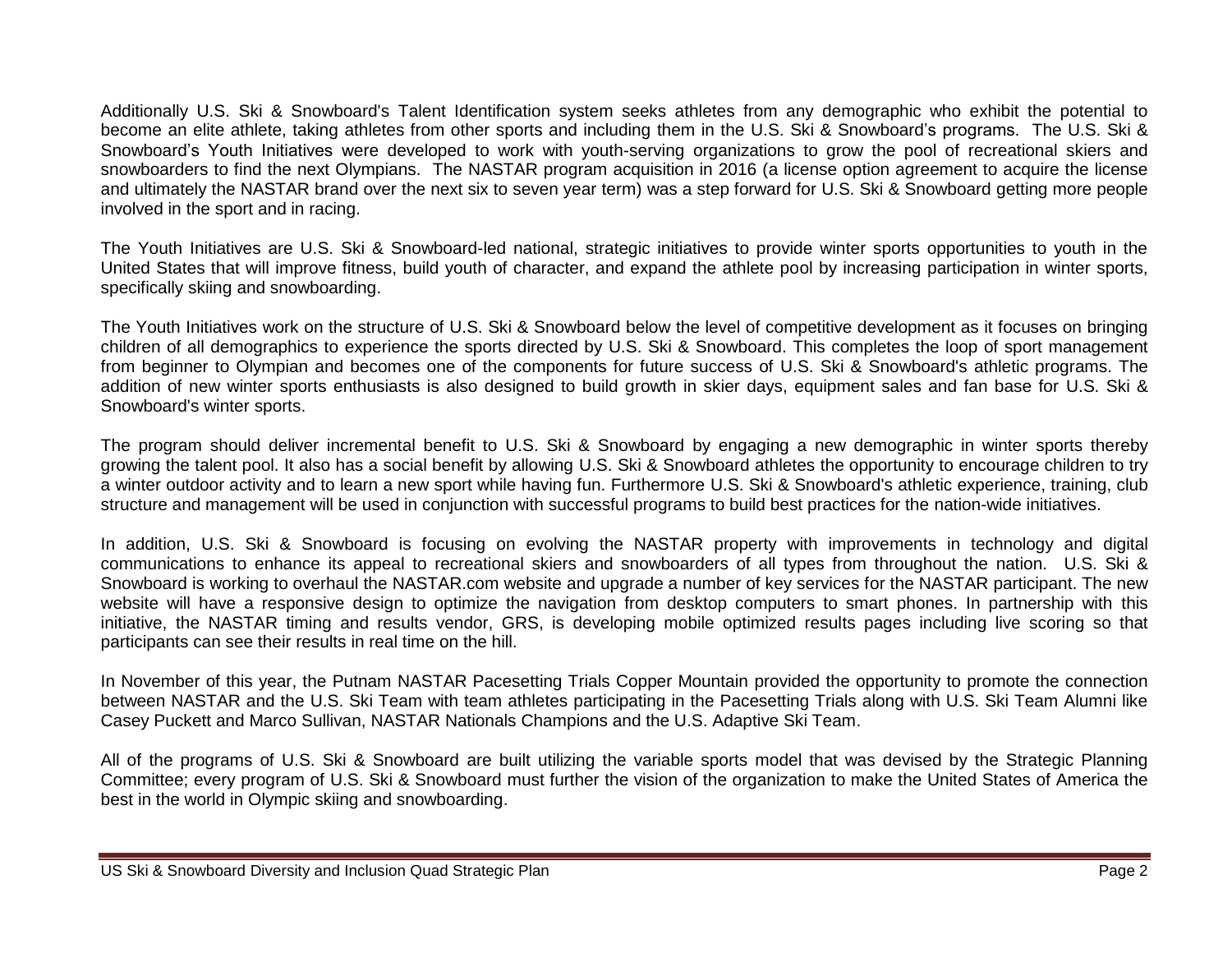In 2016, the organization changed its mission to be more encompassing; the mission of U.S. Ski & Snowboard is to lead, encourage and support athletes in achieving excellence by empowering national teams, clubs, coaches, parents, officials, volunteers and fans.

To achieve the mission and vision of U.S. Ski & Snowboard, five organization goals were set out:

Goal #1 – Achieve athletic excellence Goal #2 – Grow the visibility of our sports Goal #3 – Engage, lead, and grow our communities Goal #4 – Cultivate organizational excellence Goal #5 – Achieve financially sustainable growth

U.S. Ski & Snowboard's domestic program personnel are building motivating competition systems and regional programs to engage youth in our sports and provide them an environment to enjoy and excel in competitive skiing and snowboarding. Expansion of the domestic elite series is envisioned to increase athlete access and increase competition availability, as well as crossover with other nations.

A new online learning management system (LMS) will continue to reduce barriers to coach and club education, facilitating greater knowledge transfer throughout our system. Best practices identified through the club certification review process will be compiled and promulgated across clubs, increasing the collaboration across our club community. A Gold Cup High Performance Partnership will tighten the collaboration between and across U.S. Ski & Snowboard Gold Clubs operating high-performance centers.

Expansion of U.S. Ski & Snowboard's club and coach education program is an opportunity to strengthen partnership with U.S. Ski & Snowboard clubs, and to increase the quality delivery of programs in those clubs. Advancements in this area will allow development systems to better capitalize on the vast investments being made at the club level; improved organization and capacity at the club level will yield profound performance impacts at the development level, which can be better realized by an expanded investment in manpower to develop and deploy educational content, and to provide consultation services to our clubs.

An effective data program relies on actionable recommendations; advanced data analytics are a skill the U.S. Ski & Snowboard must acquire; this skillset may also prove valuable in the evaluation of technology projects and injury prevention programs, as well as improving talent identification and selection methodologies.

To that end and with an eye to the future generations of our team, a new athlete assessment is being rolled out to our clubs, enabling benchmarking and improved talent detection. Talent identification and talent transfer is an area where we have experienced both high levels of success (aerials) and failure to match the efforts of other nations (snowboarding and freeskiing) or to exploit natural talent transfer opportunities across U.S. Ski & Snowboard (skicross) and across U.S. Olympic sport (gymnastics talent). We continue to explore ways to better facilitate talent identification and transfer.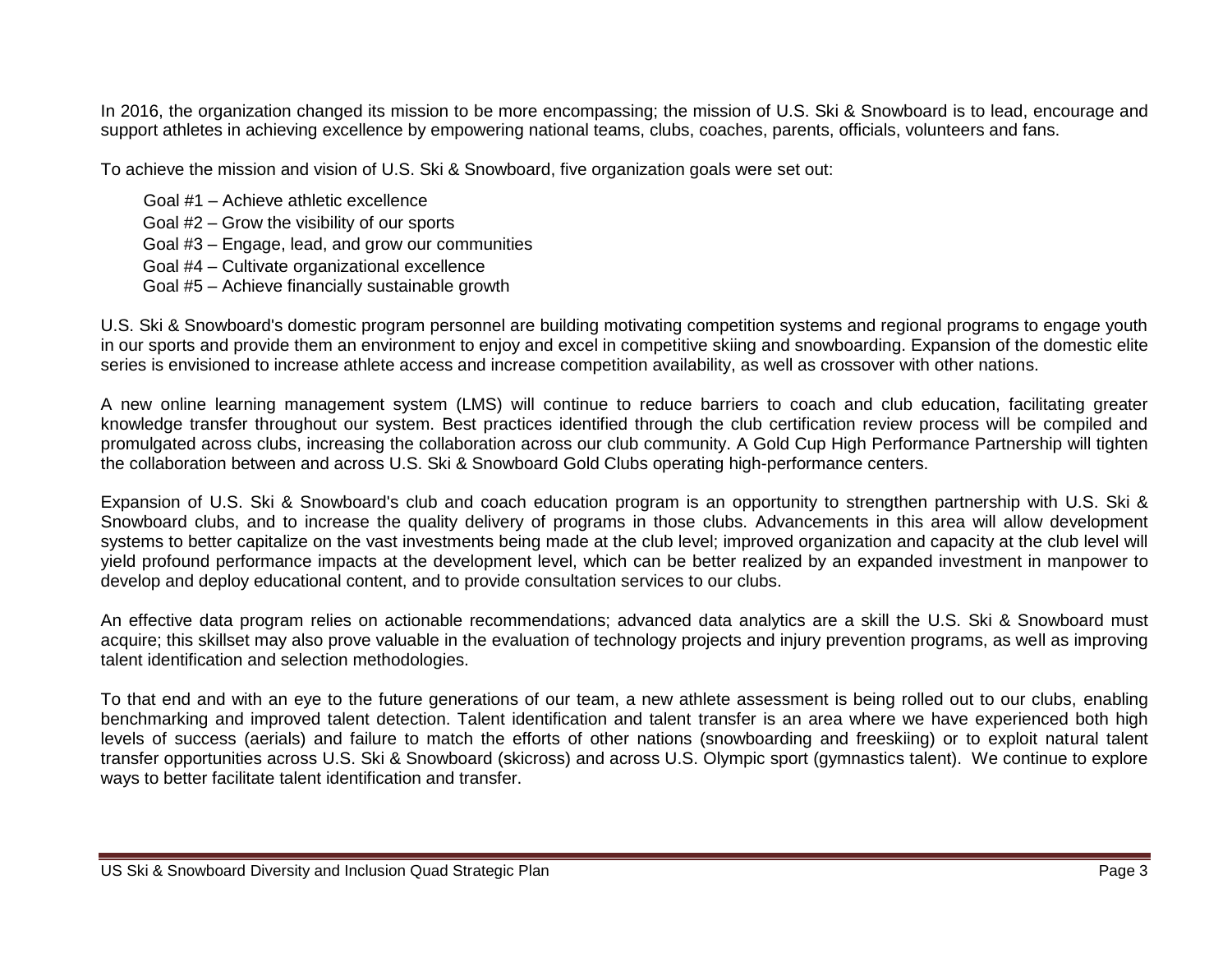Recent work by the USOC and others has demonstrated the positive impact of establishing productive education and career pipelines for athletes that not only help in transition but also help improve performance and extend careers. The U.S. Ski & Snowboard's ACE team has opportunities to improve that pipeline at the high school, college, career and alumni stages of an athlete's career.

The next step of a comprehensive strategic planning process was to re-evaluate U.S. Ski & Snowboard's brand strategy, which has been the focus of the Branding Task Force (comprised of top branding executives from across the country) throughout 2016. Led by Jeanne Jackson, Co-Chair – President & Strategic Advisor, Nike and Charlotte Moats, Co-Chair – External Consultant, McKinsey in conjunction with Lisa Baird – CMO, USOC; Hoby Darling – Former CEO, Skullcandy; Mark Dowley – Chairman, DDCD & Partners; Dave Morin – Founder, Slow Ventures; Patty Wolff – Former VP Marketing, PepsiCo; Dexter Paine, U.S. Ski & Snowboard Chair & U.S. Ski & Snowboard Executive Team.

The committee began by performing an extensive brand audit of U.S. Ski & Snowboard's four active brands: U.S. Ski & Snowboard, US Ski Team, US Freeskiing and US Snowboarding. The U.S. Ski & Snowboard surveyed over 2,000 stakeholders (including donors, sponsors, members, athletes, parents, volunteers and fans) to better understand motivations and perceptions. U.S. Ski & Snowboard also held dozens of focus groups with stakeholders from each sport, including our elite teams. In doing so, we identified that motivations across sports and across stakeholders were more similar than anticipated. The motivation for athletes to compete and for donors and sponsors to engage is similar regardless of sport discipline. We also found that our elite team brands, and the US Ski Team in particular, are by far our strongest brands.

Once the brand audit was complete, the committee tackled the optimal brand strategy, including whether U.S. Ski & Snowboard should be a "Branded House" (one master brand) or "House of Brands" (portfolio of brands). We also benchmarked the brand strategies of other NGBs and looked at how analogous organizations have positioned themselves. After much debate, it became clear that simplifying our brand architecture was essential – U.S. Ski & Snowboard should reposition itself as a "Branded House" rather than a "House of Brands".

When the four U.S. Ski & Snowboard brands were established, the focus was on the differences among the sports, rather than the similarities. Since then, the sport landscape has changed. For example, U.S. Ski & Snowboard athletes have grown accustomed to wearing a common TEAM USA logo at the Olympics, regardless of sport differences. The media landscape has also changed, and we are now competing in a world of increasingly fragmented digital and social media. It is not only expensive to support four separate brands, but it is confusing to potential fans, donors, and participants.

While each sport should maintain its own identity, sponsorships, and ability to fundraise, all sports concluded that they benefit from having a shared mark or logo that indicates that they are all part of a common organization and Team. To design the new marks, RFPs were sent to a dozen design firms, and U.S. Ski & Snowboard received pro-bono design submissions from five agencies. Leveraging focus groups of athletes, donors, and sponsors, we went through many rounds of design iterations with multiple firms. After reviewing hundreds of design submissions and iterations, we were pleasantly surprised with the winning design - it was the clear favorite with athletes across sports.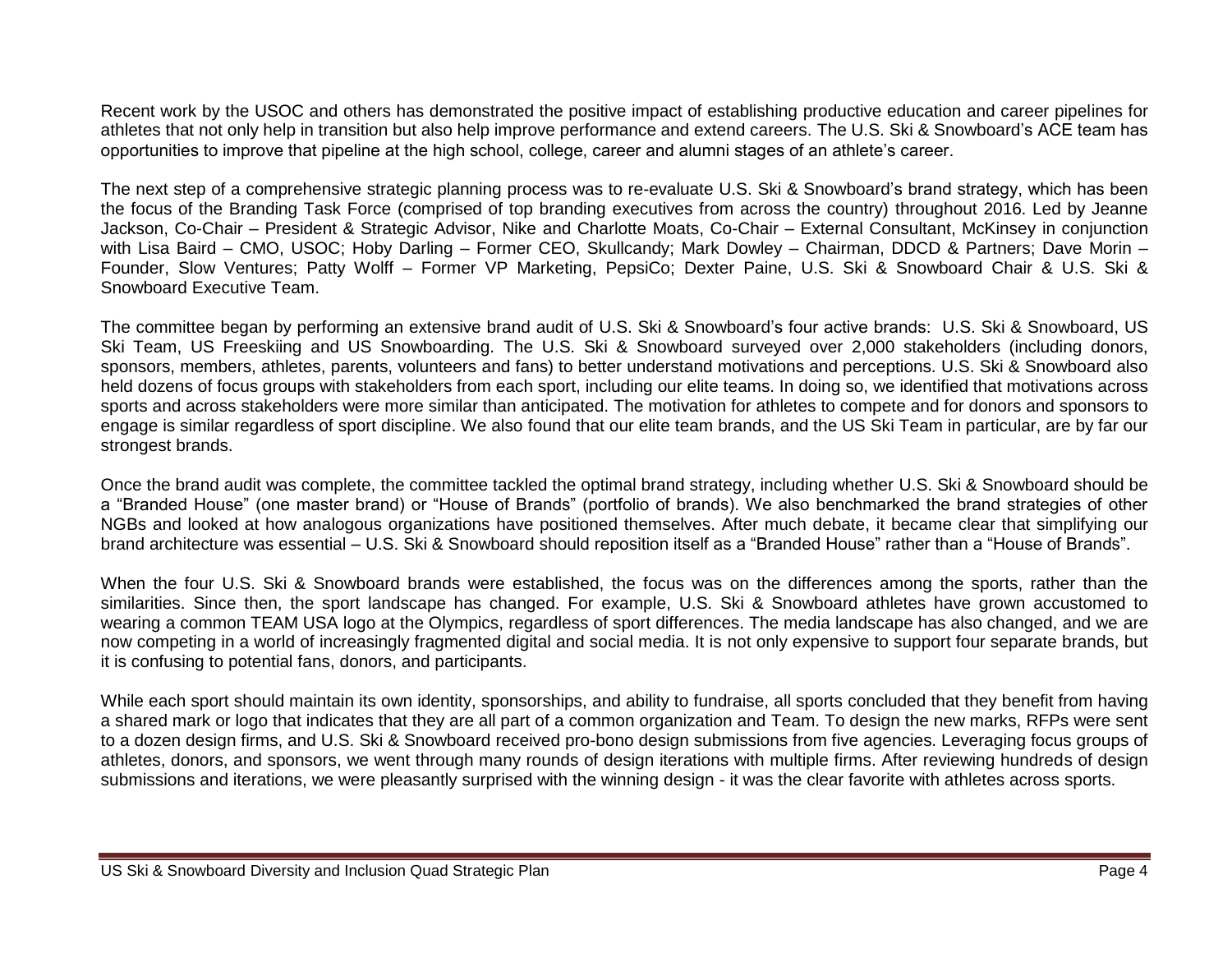The launch of a new brand for what is now the U.S. Ski & Snowboard and its teams will provide an opportunity for the organization to increase its value and unify all sports under one common brand for the first time. Achieving that value will require a well-developed and executed launch plan, as well as education to a wide group of stakeholders from sponsors to donors to clubs and all U.S. Ski & Snowboard members.

The new brand strategy and logo was shared with the Board of Directors and Board of Trustees in early December, and the new marks will appear on select athletes for the first time at 2017 World Championships. This will be a soft launch, with the public launch taking place in May and June at U.S. Ski & Snowboard Congress and Partner Summit. The new brand strategy is also guiding the redesign of the website, which will go live in the new fiscal year.

### **II. Vision for Diversity and Inclusion**

What does Diversity and Inclusion mean to your organization and how do you envision it impacting success?

The U.S. Ski & Snowboard strives to increase the participation of all individuals without regard gender, race, ethnicity, culture, religion, sexual orientation, gender expression or mental or physical disability. A diversity of thought, perspective and experience is instrumental in growing our sports and, it is hoped, bolster both athletic performance and business results.

#### Provide a CEO quote on the importance of diversity.

"Diversity is extremely important to the U.S. Ski & Snowboard. We continue to do our best in this area considering our location and our sports." Tiger Shaw, U.S. Ski & Snowboard President/CEO

#### **III. Diversity and Inclusion Awareness and Outreach Strategy**

It is important to highlight your success in diversity and inclusion and reflect a welcoming environment for everyone. To that end, all NGBs and HPMOs are required to build a Diversity and Inclusion Awareness and Outreach Strategy into their diversity plans. This section can be used to describe the implementation of these initiatives. Each organization may do more, but at minimum, each diversity plan should include the following strategies and objectives:

a. Please include a plan to review your website regularly to ensure it is inclusive and reflects a diverse array of persons with disabilities, all gender identities, the LGBTQ community, military veterans and people of color.

U.S. Ski & Snowboard staff updates the various segments of the website on a regular basis. The governance section of the website is updated quarterly, at minimum. U.S. Ski & Snowboard will make best efforts to have various constituents represented on the site.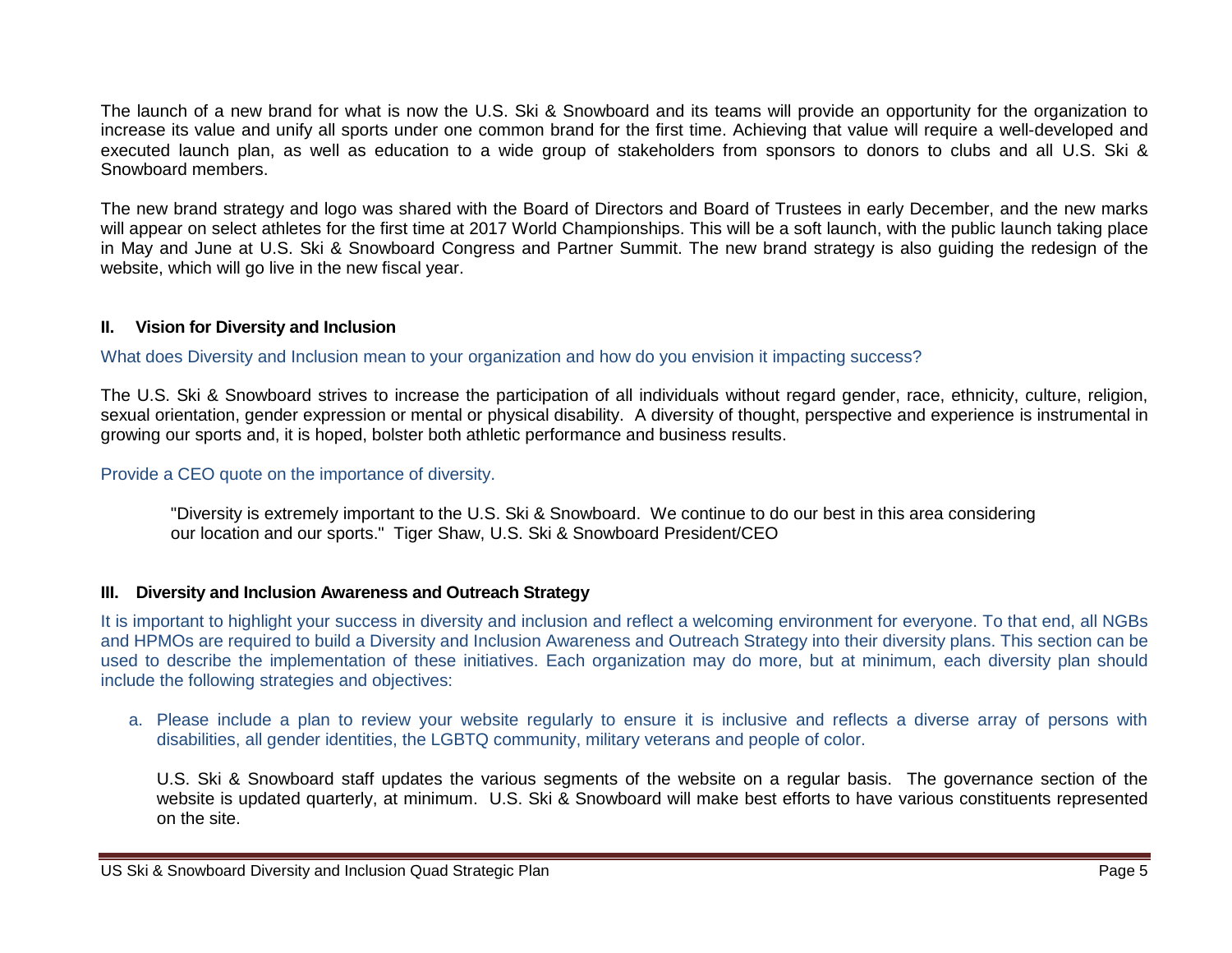b. Please include a plan to review your print publications to ensure they are inclusive and reflect a diverse array of persons with disabilities, all gender identities, the LGBTQ community, military veterans and people of color.

U.S. Ski & Snowboard will remind its creative team to reflect a diversity of persons in its print publications such as the annual report, etc.

c. Please include a plan to clearly state your Vision and Definition for Diversity and Inclusion (II & III) on your website.

Beginning in 2017, the U.S. Ski & Snowboard will include the Diversity and Inclusion verbiage in the governance section of the U.S. Ski & Snowboard website.

d. Please include a plan to host your Diversity and Inclusion plan on your website and provide a link to your NGB scorecards.

Once the plan has been approved, the U.S. Ski & Snowboard will post the Diversity and Inclusion plan in the governance section of the U.S. Ski & Snowboard website and include the link to the U.S. Ski & Snowboard scorecard.

### **IV. Definition of Diversity and Inclusion**

State how your organization defines Diversity and Inclusion.

U.S. Ski & Snowboard Definition of Diversity and Inclusion:

U.S. Ski & Snowboard ascribes to the definitions of diversity and inclusion which have been developed by the USOC; i.e. diversity is about differences among people, whether they work for, are served by or otherwise have a stake in the organization itself. These differences among stakeholders include but are not limited to race, ethnicity, gender, sexual orientation, socio-economic status, age, geographic location, national origin, religious beliefs, language, veteran status and physical abilities. Diversity is invaluable because it generates differing points of view, leads to innovation, fosters an understanding and acceptance of individuals from different backgrounds, and recognizes the contributions that a variety of individuals and groups can make.

Inclusion is about creating and maintaining an environment that is welcoming and inviting to all, and where differences are valued. It means promoting an environment in which contributions and strengths are recognized, optimized and valued in a way that generates opportunities for adaptability, problem solving, growth and ultimately increased success."

U.S. Ski & Snowboard does not tolerate discrimination within its organization, values diversity, and is respectful of the experiences and rights of athletes and others.

US Ski & Snowboard Diversity and Inclusion Quad Strategic Plan Page 6 and Page 6 and Page 6 and Page 6 and Page 6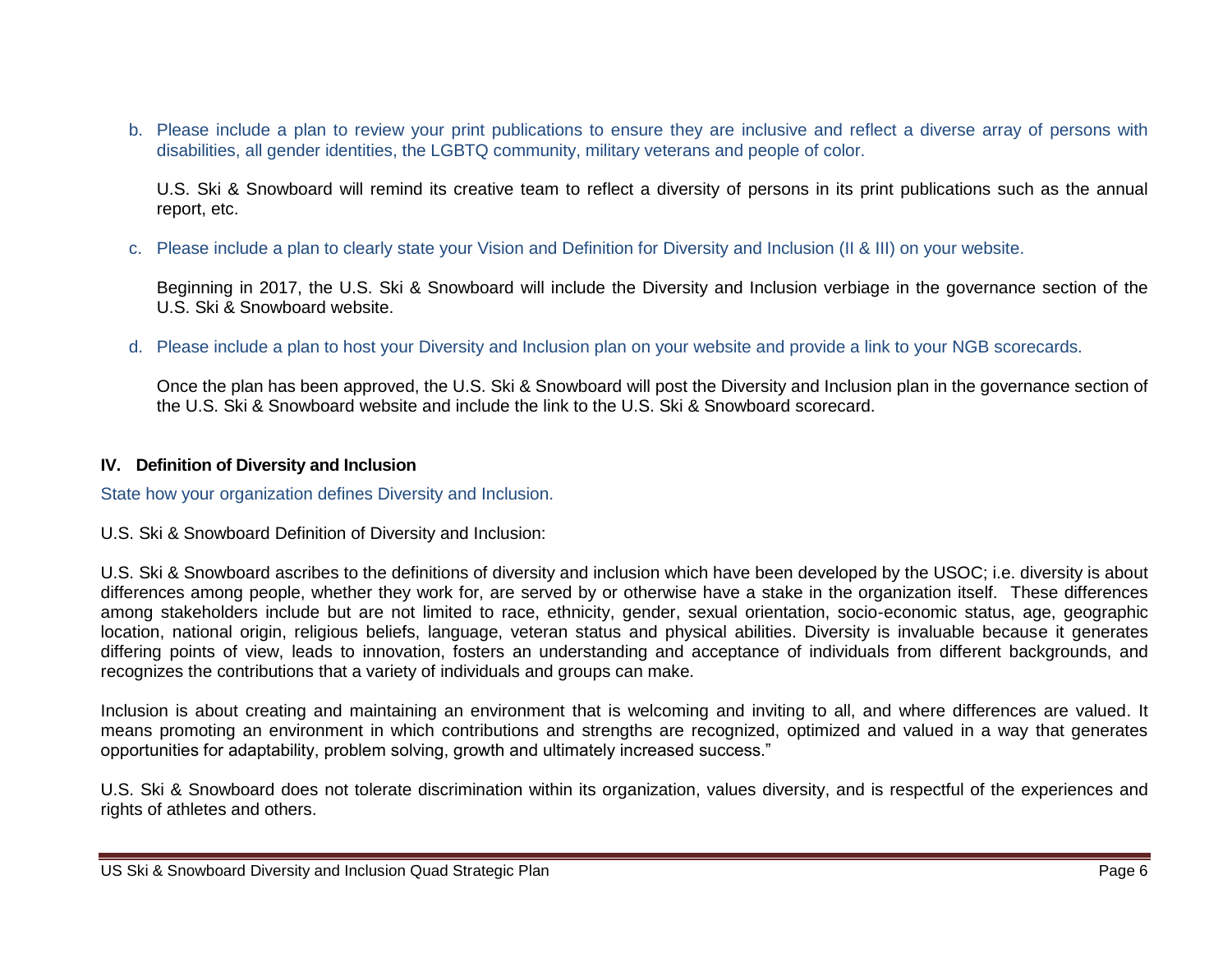As an employer, U.S. Ski & Snowboard supports equal employment opportunity for all applicants and employees in compliance with both state and federal laws. It does not discriminate against employees or applicants for employment on any prohibited basis, including race, color, gender, pregnancy, age (40 or over), religion, national origin, ethnic background, genetic information (including of a family member), military service, citizenship, sexual orientation, gender identity, disability, or any other characteristic protected by applicable law.

### **V. Diversity and Inclusion Strategies for 2017-20**

Below outline various goals to implement as part of your D&I Plan. While it is not necessary to develop a goal for each category, we encourage you to identify at least two diversity and inclusion goals to be accomplished during the 2017-20 quad.

The purpose of the plan is to identify any programs and/or initiatives that are specifically designed to increase the level of diversity and inclusion in your leadership, staff, fan base, membership, athletes, etc. Each NGB is strongly encouraged to pick a red or yellow category from their D&I Scorecard to help identify opportunities for the Recruitment section.

The green areas of your scorecard can be used to identify opportunities for retention. Additionally, each goal should be attainable, realistic and measureable. We would also encourage you to review the strategic plan for your NGB as there should be areas of overlap. For example, your initiatives around the recruitment of athletes may only need to be changed to include efforts to target diverse groups.

Recruitment Quad Diversity Goal: Provide an overview of the D&I Goal(s) related to athlete, membership, etc., you plan to achieve in 2017-20. Use the red and yellow sections from your D&I Scorecard to help identify potential areas for growth.

U.S. Ski & Snowboard collaborates with national, regional and local programs to facilitate winter sports programs for youth.

U.S. Ski & Snowboard encourages athletes/alumni to engage with and donate time and support to youth programs. While not an official program of the U.S. Ski & Snowboard, many of the athletes do school and club visits on their own in their hometowns and local mountains, and the U.S. Ski & Snowboard helps facilitate these when requested.

Community service and engagement are becoming more common throughout our Teams. A number of the athletes commit annually to an athlete service project under the auspices of [Hope Sports](http://hopesports.org/) which gives athletes an opportunity to devote time to a worthy cause outside of their sport – they take a break from summer training and head to Mexico to build a house for a family in need. Guest speakers address the group throughout the build, many of them with Olympic ties, to help the athletes see the importance of using their platform and visibility to give back to their local and global community – a fan and service outreach.

Annually, the U.S. Ski & Snowboard Center of Excellence in Park City supports the *Fast and Female* program. The younger girls, ages 8- 12, participate in stations around the COE led by female members of the US Cross Country team and other sport ambassadors. *Fast and Female* is led by two ski competitors and friends: Chandra Crawford from Canada and Alaskan ski racer Kikkan Randall – a 4x Olympian and World Champion.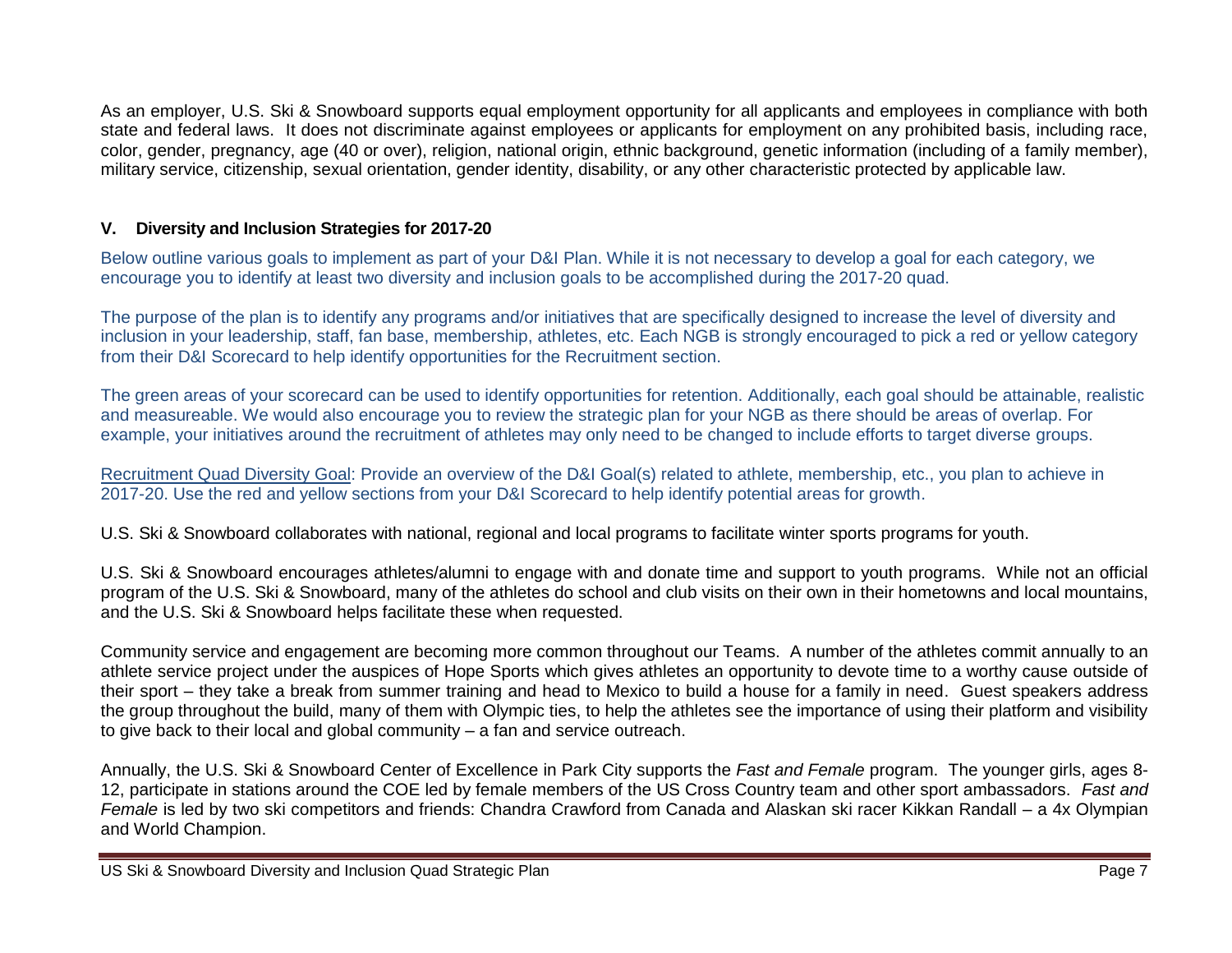Over 250 athlete ambassadors and sports experts have joined them. All are volunteers. Collaborating since 2008, they have grown the organization to reach over 3,000 girls age 8-18 annually and inspired them with their team of athlete ambassadors and sport experts. The ambassadors are great role models. "Girls drop out of sports at six times the rate of boys in their early teens and the top reason for their mass exodus from physical activity is the experience of a lack of social belonging. For this reason, Fast and Female's Vision is: A positive, empowering environment for girls in sport. When coaches are more supportive, parents lay off the pressure, and teammates learn the skills to get along, the sport environment will be fun, positive and empowering and girls are motivated to stick with their activities."

Recruitment is resource dependent. U.S. Ski & Snowboard focuses on revenue generation to fulfill all of its strategic organizational goals, which includes its primary goal of achieving athletic excellence. Revenue generation enables the U.S. Ski & Snowboard to fund development projects and to retain its core of elite and development Team athletes. Additionally, revenue generation helps to cultivate organizational excellence and to achieve financially sustainable growth as well as grow the visibility of our sports and allows U.S. Ski & Snowboard to engage, lead, and grow our communities.

Strong visibility of the U.S. Ski & Snowboard's sports and athletes is a vital component of achieving U.S. Ski & Snowboard's vision. Telling our story to the public enhances fundraising through greater recognition of our sports and hero athletes, and is the primary platform for growing our fan base, membership and commercial sponsors.

U.S. Ski & Snowboard has a long history of innovation in media partnerships to bring skiing and snowboarding to the American public. In the past five years, U.S. Ski & Snowboard has worked in concert with media partners worldwide to pioneer new business models to increase exposure domestically and internationally, as well as creating new revenue platforms to support athletic programs.

Of all the public channels available for U.S. Ski & Snowboard to tell its story, earned media through traditional print, electronic and digital news media channels reaches the most people. It is anticipated that U.S. Ski & Snowboard can reach a billion persons in the 2018 Olympic year, with a projection of two billion for the Beijing season in 2022.

The future success of U.S. Ski & Snowboard events rests on great relationships with resort partners. This is critical to being able to maintain the established core events as well creating opportunities for new sports added to the Olympic schedule. The annual business plan will focus on engaging and growing advocacy with U.S. ski resorts for U.S. Ski & Snowboard and its programs.

Retention Quad Diversity Goal: Provide an overview of the D&I Goal(s) related to athlete, staff, membership, etc. you plan to achieve in 2017-20. Use the green sections from your D&I Scorecard to help identify potential opportunities.

U.S. Ski & Snowboard focuses on retention of its athletes, staff, and membership with an inclusive environment while providing opportunity for growth and development as appropriate to the athletic pipeline.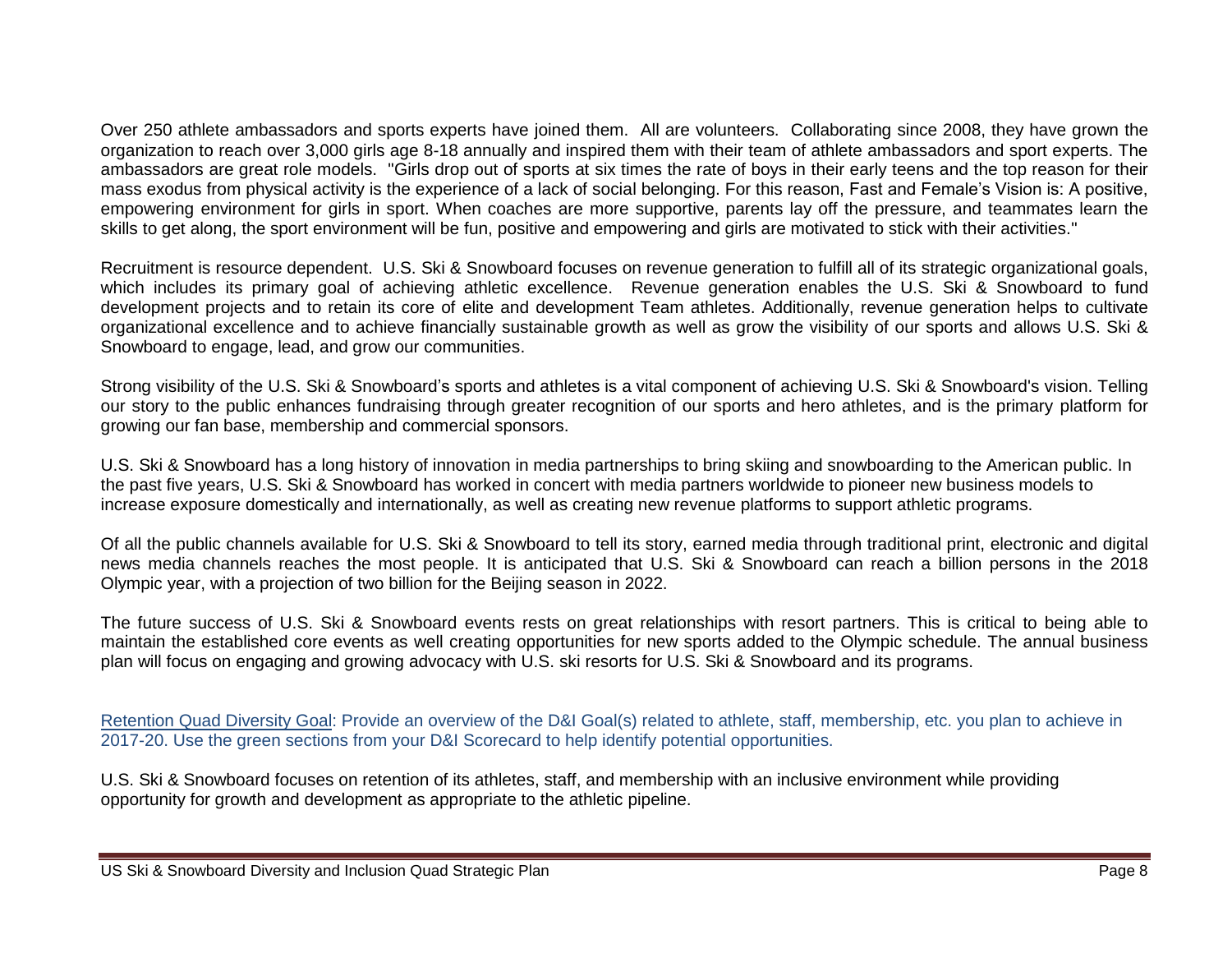One of the keys to organizational excellence is an engaged employee culture. This is created through greater trust, collaboration, communication and accountability. Those same elements will lead to a more engaged culture. This is a cycle that grows. Technology and business processes that augment and support employees' work will lead to more time and energy for forward-thinking, creativity and innovation. The right technology and business processes allow employees to be innovative.

Our athletes and employees are U.S. Ski & Snowboard's most valuable assets. A key to organizational excellence is providing a framework by which each elite athlete and employee understands how to protect themselves both here at home and on the road. This goal involves not what the USOC has deemed SafeSport risks, but also domestic security and travel security. U.S. Ski & Snowboard will provide education and knowledge so that our athletes and employees are aware of the risks they may encounter on snow and elsewhere. Hopefully a better understanding of those risks will permit good decision-making and a better outcome for all.

Creating a strong foundation of engaged members and supporters is paramount to the athletic and financial success of the organization and the sports we steward. Last season we embarked on a path to grow membership by restructuring categories and pricing. Additionally, in 2016, we focused specifically on growing the cross country community where we felt there was a strong potential market for growth. For the quad, those efforts will continue in addition to plans for growth across the greater sport community.

Creating strong boards for governance and fundraising are critical success factors. Board governance principles are a constantly changing landscape. In order to be a Best in the World sports organization, U.S. Ski & Snowboard must ensure that its governance structure comports with contemporary standards of excellence. U.S. Ski & Snowboard studies benchmark organizations and models itself after best practices in this space and drive partner organizations within and without U.S. Ski & Snowboard to mirror these standards.

U.S. Ski & Snowboard has established an effective and admired lobby within its International Ski Federation governance, holding key positions on both the FIS Council and committees, and remains well positioned to continue to provide stewardship and leadership within the international governance. Our approach is to utilize a lean delegation of well-placed and influential representatives, with a highly focused agenda. Agenda points are good governance and transparency, diversity of representation, a World Cup financing structure that is more advantageous to the national ski associations through enhanced calendar planning and re-imagined rights and revenue sharing, and enhanced broadcast models. A projected change in leadership at FIS due to the eventual retirement of the current president will be highly influential on the success of the overall agenda, and we will play an appropriate and influential role in that transition.

Revenue Quad Diversity Goal: Provide an overview of D&I Goal(s) aimed at increasing revenue in 2017-20, such as sponsorships, grants or development opportunities.

The athletic strategies for the future require a level of funding not currently supported by the revenue programs in place. To meet the vision of Best in the World in 2018 and beyond, U.S. Ski & Snowboard must increase the revenue streams in each of the departments. Targets for each of the departments are aggressive. What will become a robust funding model requires an innovative model that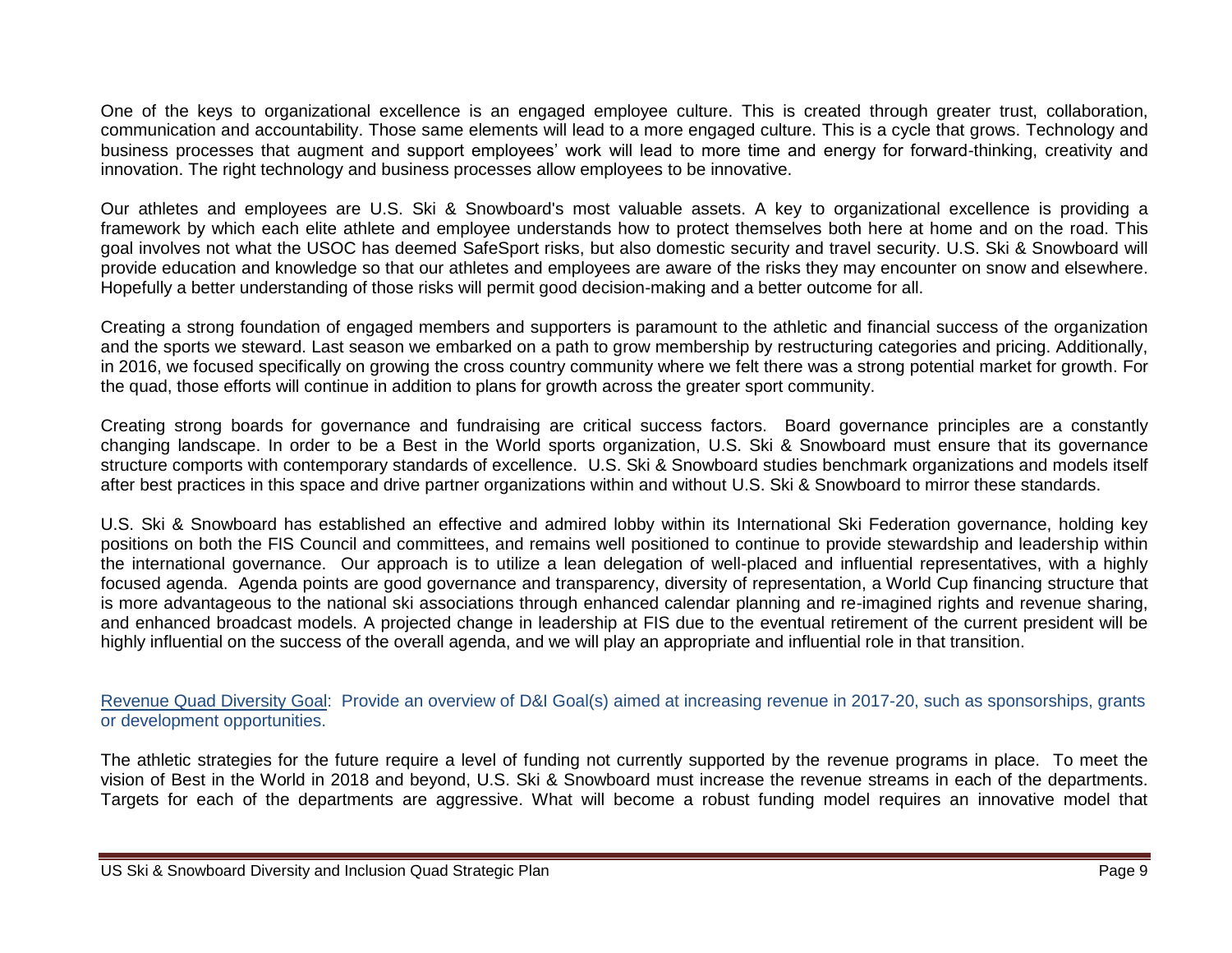capitalizes on both old and new methods of revenue generation. The targets will be set on an annual basis to exceed the goals of athletics in each year of the quad.

Thanks to the vision of U.S. Ski & Snowboard supporters many decades ago, our organization has been well positioned to capitalize on the passion of enthusiastic sport participants who are driven to help make dreams a reality for our athletes. Board members and major donors are financially supporting our organization with very generous philanthropic gifts. Providing meaningful engagement opportunities for them is critical to their continued involvement, enthusiasm and support. Not all donors want to roll up their sleeves and work on a committee or task force, but many do. It is important we know how and when our donors want to engage with the organization. A donor who is highly engaged has a deeper understanding of how the organization runs, has a deeper level or trust and typically will continue their support longer and at a higher level than those who don't.

To help achieve revenue goals to support athletes, the Marolt Athlete Endowment was re-introduced this December at the time of the Foundation Board of Trustees' meeting. The Marolt Athlete Endowment is a \$50 million campaign in support of the athletes' most pressing needs in the areas of athletics and education. Guided by the U.S. Ski & Snowboard vision, mission and strategic goals, the organization is focused on building endowment funds to support athlete travel, and elite coaching. U.S. Ski & Snowboard is also focused on developing the whole athlete by building funds to support athletes' education endeavors and career skill development while providing a smooth transition from life as an athlete to life as a career professional.

| Athlete Support; athletic scholarship support for B, C and D team fees and travel expenses                                                                                                  | \$20,000,000 |
|---------------------------------------------------------------------------------------------------------------------------------------------------------------------------------------------|--------------|
| Elite Coaching; competitive salaries, continuing education and ensure ongoing support                                                                                                       | \$20,000,000 |
| Higher Education; provide needs-based college tuition reimbursement for current and retired athletes.                                                                                       | \$5,000,000  |
| Career Coaching and Transition; provide funds to support athletes through career coaching and<br>transition programs, including personal branding, marketing, PR, social media, networking, |              |
| interviewing, internships, mentoring, presentation skills, financial education, etc.                                                                                                        | \$5,000,000  |

As was discussed in detail in the background segment of this plan, also in support of revenue goals, the U.S. Ski & Snowboard has undertaken a brand review to determine appropriate brand strategy to drive revenues from sponsors and donors and sharpen its identity with internal and external audiences. The task force will advise creation of corresponding brand identity, marks, messaging, and activation. Pro bono support was provided and the scope of the work included building on the 2015 strategic planning process; performing a brand audit with 2000+ stakeholder surveys; dozens of focus groups across sports; and benchmarking of analogous NGBs, leagues, and brands.

Simplifying the brand will have the following benefits: Drive revenue by clarifying identity to donors, sponsors, fans and participants. Unite athletes, members and participants under one common sport family. Establish a common message and common voice in fundraising and sport awareness.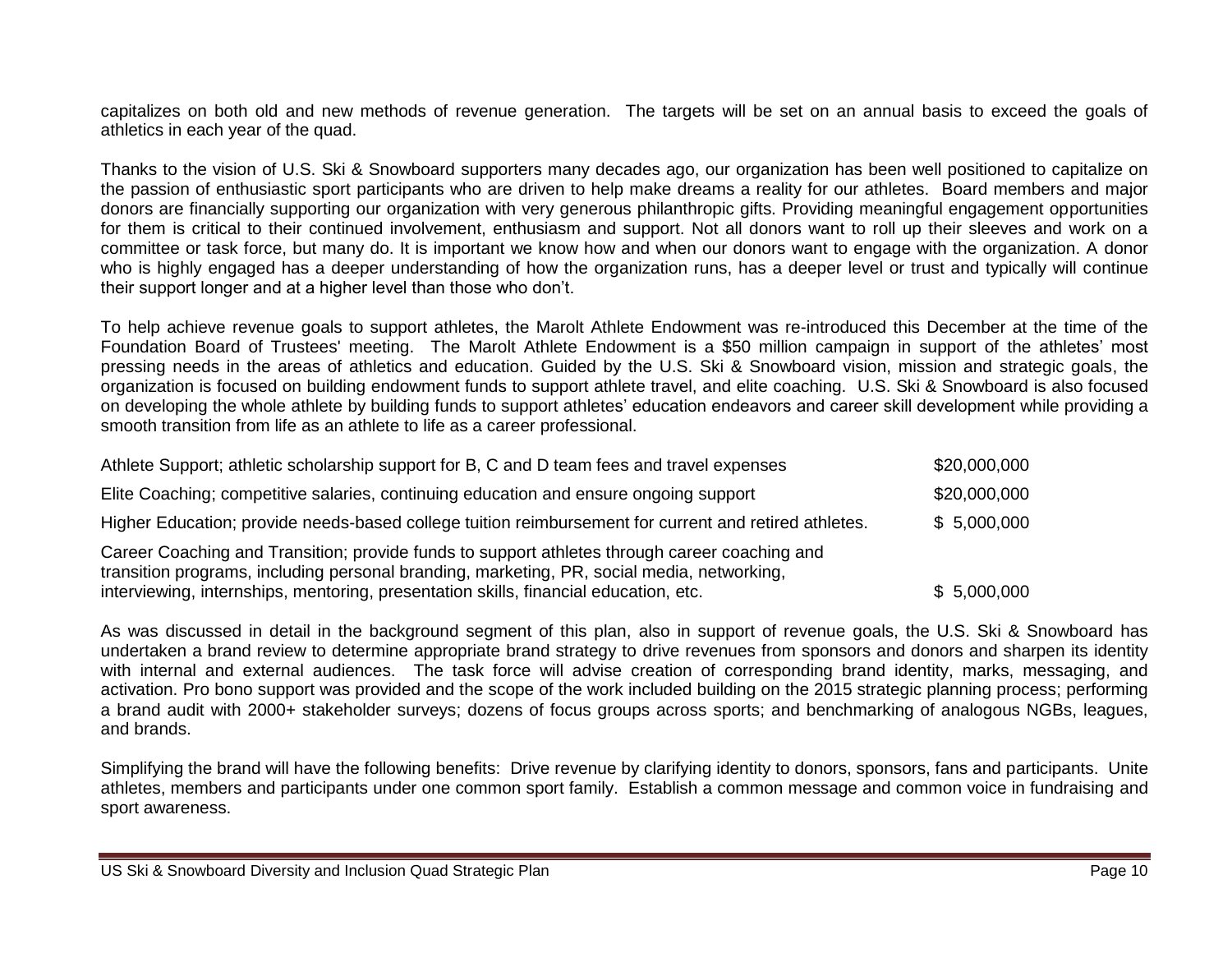Consistent and meaningful communications are also key to the success of engaging our alumni, donors, members and fans. This next year a focus will be on moving to a database management system that will allow us to better communicate specific messages and appeals to sport-specific audiences.

### **VI. Diversity and Inclusion Action Plan for 2017-20**

Use the next pages to outline your annual D&I goals and programs for 2017-20. Required fields for each year include: type of quad goal (i.e. recruitment, retention or revenue); area of focus for your NGB; name of the program or action and the individuals who are responsible; start and completion dates; and a brief description of the program, including how your organization will measure success.

Each NGB is encouraged to identify programs that will directly address one or more of the categories outlined on the D&I Scorecards. [http://www.teamusa.org/diversityscorecards.](http://www.teamusa.org/diversityscorecards)

| <b>Action Plan</b><br>2017                                      | Area of Focus                                                                                                                                                                                                                                       | Program or<br>Action and<br>Individual<br>Responsible                | Target<br>Audience                                                                                                          | Start &<br>Completion<br>Date                                     | Brief Description of your Program(s)<br>and How Success is Measured                                                                             |
|-----------------------------------------------------------------|-----------------------------------------------------------------------------------------------------------------------------------------------------------------------------------------------------------------------------------------------------|----------------------------------------------------------------------|-----------------------------------------------------------------------------------------------------------------------------|-------------------------------------------------------------------|-------------------------------------------------------------------------------------------------------------------------------------------------|
| D&I Goal<br>X Recruitment<br>$\Box$ Retention<br>$\Box$ Revenue | □ Board of Directors<br>□Standing Comm.<br>$\square$ Professional Staff<br>$\Box$ NGB Membership<br>$\Box$ Nat. Team Athletes<br>$\Box$ Nat. Team Coaches<br>$\Box$ Dev. Team Athletes<br>$\Box$ Dev. Team<br>Coaches<br>$\Box$ Part-time / Interns | Name of<br>Program:<br>D&I<br>Person(s)<br>Responsible:<br>C. Miller | $\Box$ Race/Ethnicity<br>$\square$ Women<br><b>LLGBTQ</b><br>□Military Vet.<br>$\square$ People with<br><b>Disabilities</b> | <b>Start Date:</b><br>Jan 2017<br>Completion<br>Date:<br>Dec 2017 | In 2017, the Chief Human Resources Officer will<br>review the most recent U.S. Ski & Snowboard<br>Scorecard to assess opportunities for growth. |
|                                                                 | <b>Outcomes:</b> (Will be collected along with Diversity Data on April 1, 2018)                                                                                                                                                                     |                                                                      |                                                                                                                             |                                                                   |                                                                                                                                                 |

## **Action Plan Overview (2017)**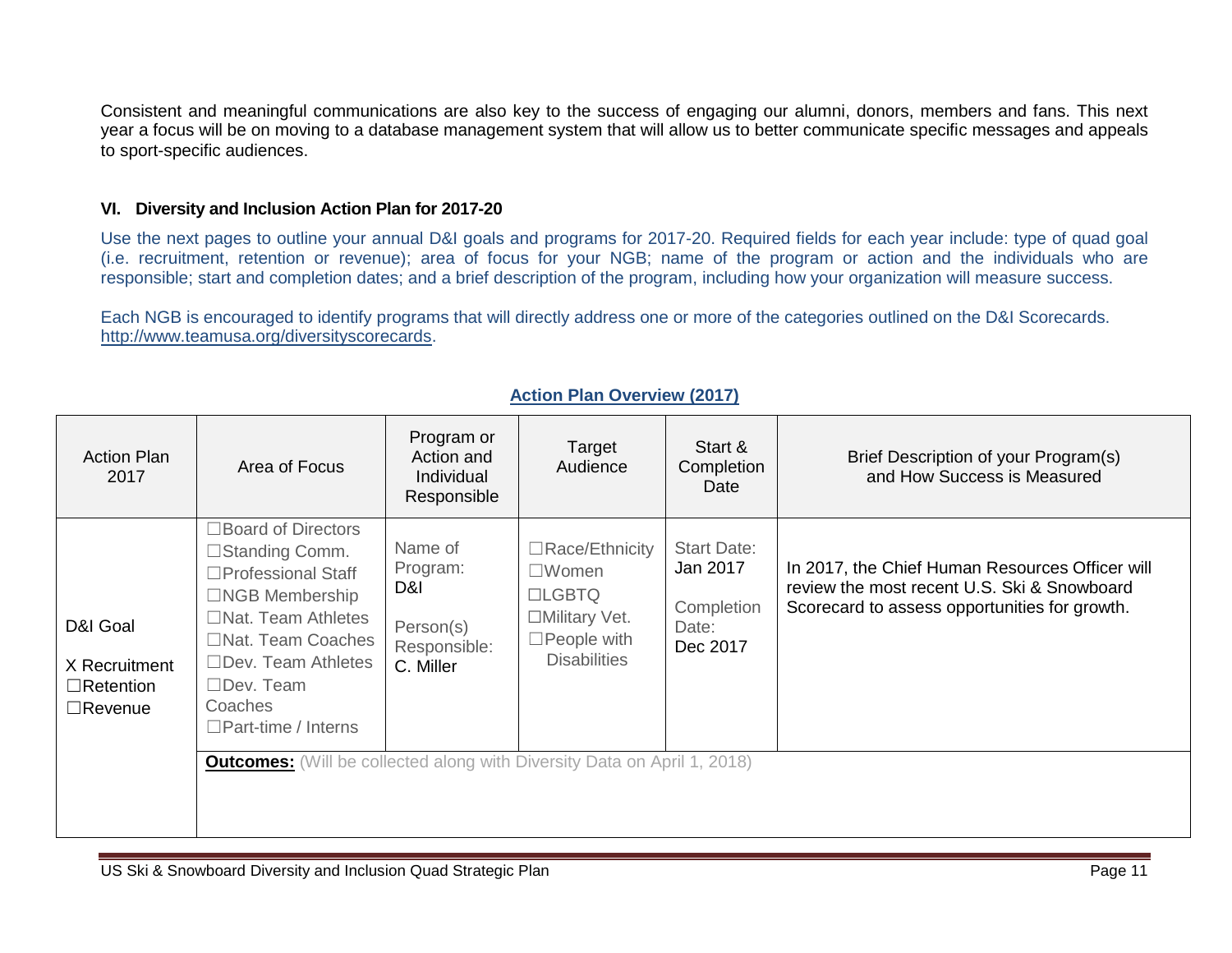| <b>Action Plan</b><br>2017                                      | Area of Focus                                                                                                                                                                              | Program or<br>Action and<br>Individual<br>Responsible                                 | Target<br>Audience                                                                                               | Start &<br>Completion<br>Date                                      | Brief Description of your Program(s)<br>and How Success is Measured                                                                                                                                                                                                                            |
|-----------------------------------------------------------------|--------------------------------------------------------------------------------------------------------------------------------------------------------------------------------------------|---------------------------------------------------------------------------------------|------------------------------------------------------------------------------------------------------------------|--------------------------------------------------------------------|------------------------------------------------------------------------------------------------------------------------------------------------------------------------------------------------------------------------------------------------------------------------------------------------|
| D&I Goal<br>X Recruitment<br>$\Box$ Retention<br>$\Box$ Revenue | U.S. Ski & Snowboard<br><b>Board of Directors</b><br>U.S. Ski & Snowboard<br><b>Standing Committees</b><br><b>Outcomes:</b> (Will be collected along with Diversity Data on April 1, 2018) | Name of<br>Program:<br>D&I<br>Person(s)<br>Responsible:<br>L. Kosglow &<br>E. Resnick | □Race/Ethnicity<br>$\square$ Women<br>$L$ GBTQ<br>□Military Vet.<br>$\square$ People with<br><b>Disabilities</b> | <b>Start Date:</b><br>March 2017<br>Completion<br>Date:<br>Ongoing | In 2017, the co-chairs of the U.S. Ski & Snowboard<br>Nomination & Governance Committee will review<br>the most recent U.S. Ski & Snowboard Scorecard to<br>assess opportunities for D&I on the U.S. Ski &<br>Snowboard Board of Directors and the standing<br>committees of the organization. |

| <b>Action Plan</b><br>2017                                      | Area of Focus                          | Program or<br>Action and<br>Individual<br>Responsible                             | Target<br>Audience                                                                                                          | Start &<br>Completion<br>Date                                    | Brief Description of your Program(s)<br>and How Success is Measured                                                                                                                                                                                                                 |
|-----------------------------------------------------------------|----------------------------------------|-----------------------------------------------------------------------------------|-----------------------------------------------------------------------------------------------------------------------------|------------------------------------------------------------------|-------------------------------------------------------------------------------------------------------------------------------------------------------------------------------------------------------------------------------------------------------------------------------------|
| D&I Goal<br>X Recruitment<br>$\Box$ Retention<br>$\Box$ Revenue | Foundation Board of<br><b>Trustees</b> | Name of<br>Program:<br>D&I.<br>Person(s)<br>Responsible:<br>A McLane<br>E Resnick | $\Box$ Race/Ethnicity<br>$\square$ Women<br><b>LLGBTQ</b><br>□Military Vet.<br>$\square$ People with<br><b>Disabilities</b> | <b>Start Date:</b><br>Jan 2017<br>Completion<br>Date:<br>Ongoing | In 2017, the co-chairs of the Foundation Board of<br><b>Trustees' Nomination &amp; Governance Committee</b><br>have begun to assess opportunities for D&I on<br>the Foundation Board of Trustees; the goal is to<br>add two or more women and/or ethnic minorities<br>to the board. |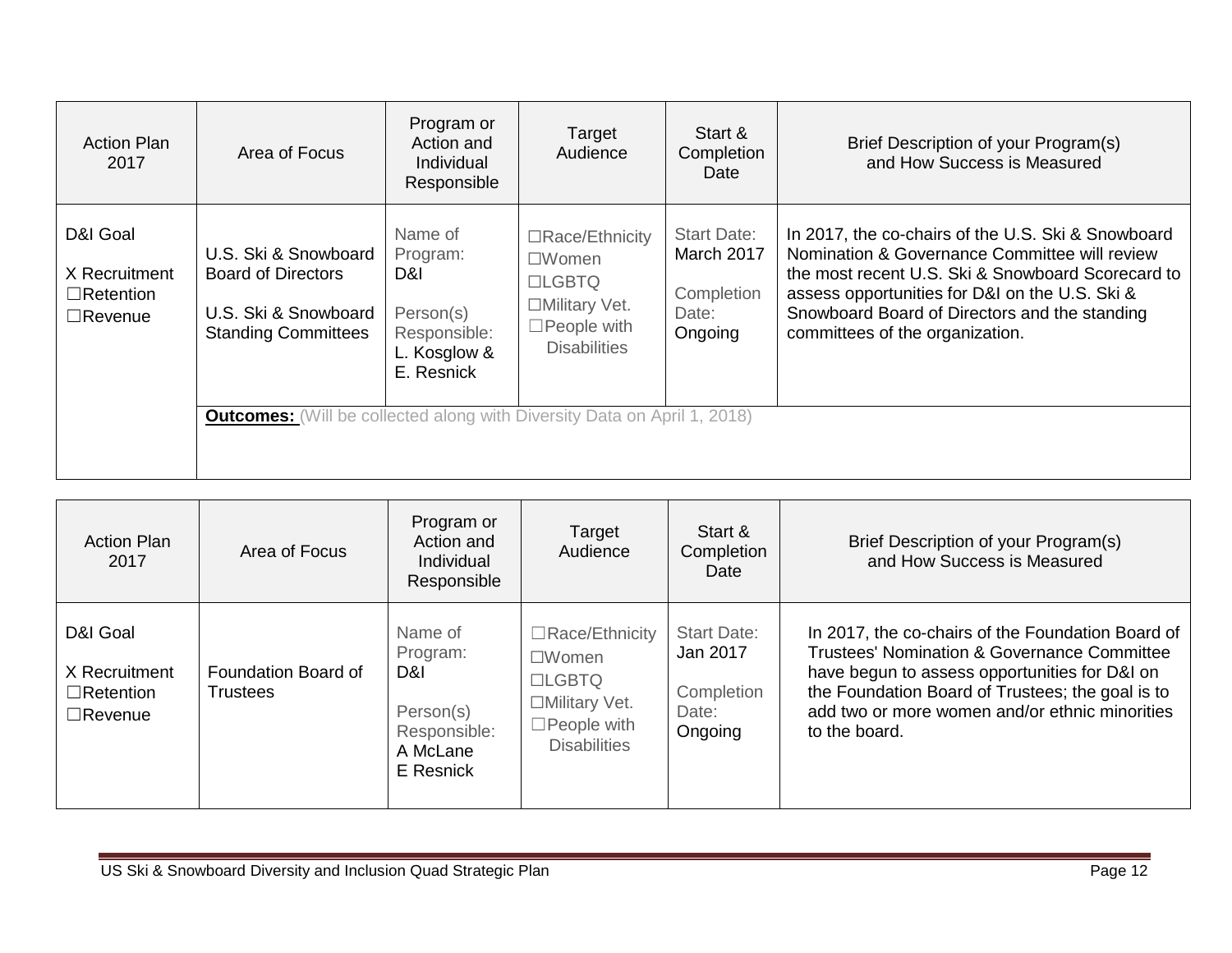| <b>Action Plan</b><br>2017 | Area of Focus                                                                   | Program or<br>Action and<br>Individual<br>Responsible | Target<br>Audience | Start &<br>Completion<br>Date | Brief Description of your Program(s)<br>and How Success is Measured |
|----------------------------|---------------------------------------------------------------------------------|-------------------------------------------------------|--------------------|-------------------------------|---------------------------------------------------------------------|
|                            | <b>Outcomes:</b> (Will be collected along with Diversity Data on April 1, 2018) |                                                       |                    |                               |                                                                     |

| <b>Action Plan</b><br>2017                                      | Area of Focus                                                                                                              | Program or<br>Action and<br>Individual<br>Responsible                                    | Target<br>Audience                                                                                              | Start &<br>Completion<br>Date                                    | Brief Description of your Program(s)<br>and How Success is Measured                                                                                                                                                                                                                                                                                     |
|-----------------------------------------------------------------|----------------------------------------------------------------------------------------------------------------------------|------------------------------------------------------------------------------------------|-----------------------------------------------------------------------------------------------------------------|------------------------------------------------------------------|---------------------------------------------------------------------------------------------------------------------------------------------------------------------------------------------------------------------------------------------------------------------------------------------------------------------------------------------------------|
| D&I Goal<br>X Recruitment<br>$\Box$ Retention<br>$\Box$ Revenue | Foundation<br><b>Professional Staff</b><br><b>Outcomes:</b> (Will be collected along with Diversity Data on April 1, 2018) | Name of<br>Program:<br>Revenue and<br>D&I<br>Person(s)<br>Responsible:<br>T. Worthington | □Race/Ethnicity<br>$\square$ Women<br>$LGBTO$<br>□Military Vet.<br>$\square$ People with<br><b>Disabilities</b> | <b>Start Date:</b><br>Jan 2017<br>Completion<br>Date:<br>Ongoing | In 2017, involve and engage wealth holders<br>below the trustee board through the Foundation's<br>Ambassador program; the goal is to support the<br>Foundation financially, but not take on the board<br>commitment responsibilities (eventually the hope<br>is to move some of these individuals to the<br>trustee board). The goal is 10 ambassadors. |
|                                                                 |                                                                                                                            |                                                                                          |                                                                                                                 |                                                                  |                                                                                                                                                                                                                                                                                                                                                         |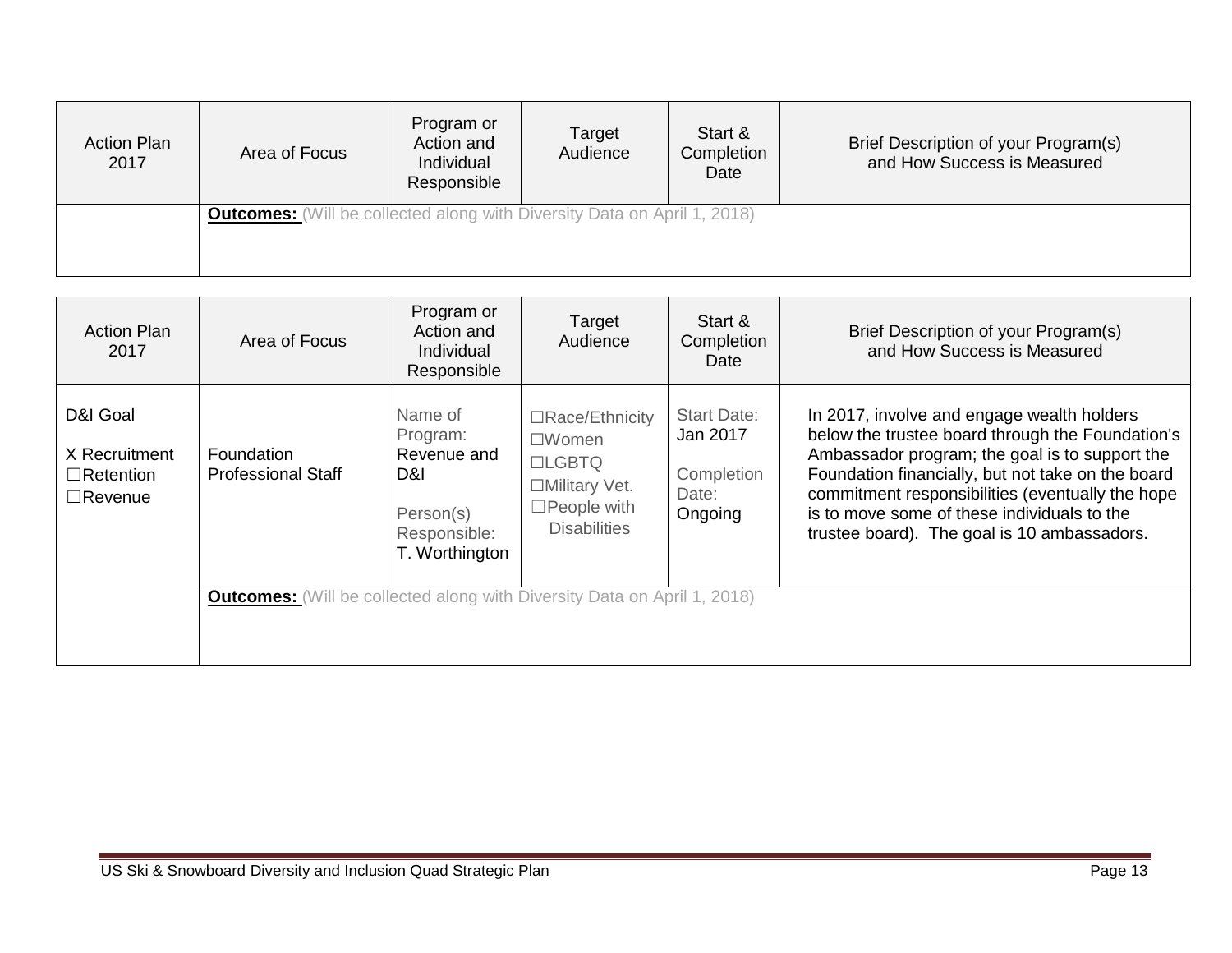| <b>Action Plan</b><br>2017                                      | Area of Focus                                                                                                                            | Program or<br>Action and<br><b>Individual</b><br>Responsible                                                        | Target<br>Audience                                                                                | Start &<br>Completion<br>Date                                 | Brief Description of your Program(s)<br>and How Success is Measured                                                                                                                                                                                                                                                                                                                                                                                                                                                         |
|-----------------------------------------------------------------|------------------------------------------------------------------------------------------------------------------------------------------|---------------------------------------------------------------------------------------------------------------------|---------------------------------------------------------------------------------------------------|---------------------------------------------------------------|-----------------------------------------------------------------------------------------------------------------------------------------------------------------------------------------------------------------------------------------------------------------------------------------------------------------------------------------------------------------------------------------------------------------------------------------------------------------------------------------------------------------------------|
| D&I Goal<br>X Recruitment<br>$\Box$ Retention<br>$\Box$ Revenue | NGB Membership<br>Development Team<br><b>Athletes</b><br><b>Outcomes:</b> (Will be collected along with Diversity Data on April 1, 2018) | Name of<br>Program:<br><b>NASTAR &amp;</b><br>U.S. Ski Team<br>Outreach<br>Person(s)<br>Responsible:<br>Calum Clark | X Race/Ethnicity<br>X Women<br>X LGBTQ<br>X Military Vet.<br>X People with<br><b>Disabilities</b> | <b>Start Date:</b><br>6/1/16<br>Completion<br>Date:<br>5/1/17 | As part of U.S. Ski & Snowboard's NASTAR<br>consumer racing program, U.S. Ski &<br>Snowboard is working to engage the athletes of<br>the future by increasing youth exposure of our<br>U.S. Ski Team athletes.<br>The 1 <sup>st</sup> goal is to have 20 athlete event days at<br>NASTAR events this year.<br>The $2^{nd}$ goal is to send "Get Involved" emails to<br>young talented NASTAR participants that include<br>a personal note from Ted Ligety.<br>*See NASTAR Recruitment letter at the end of<br>this section. |
|                                                                 |                                                                                                                                          |                                                                                                                     |                                                                                                   |                                                               |                                                                                                                                                                                                                                                                                                                                                                                                                                                                                                                             |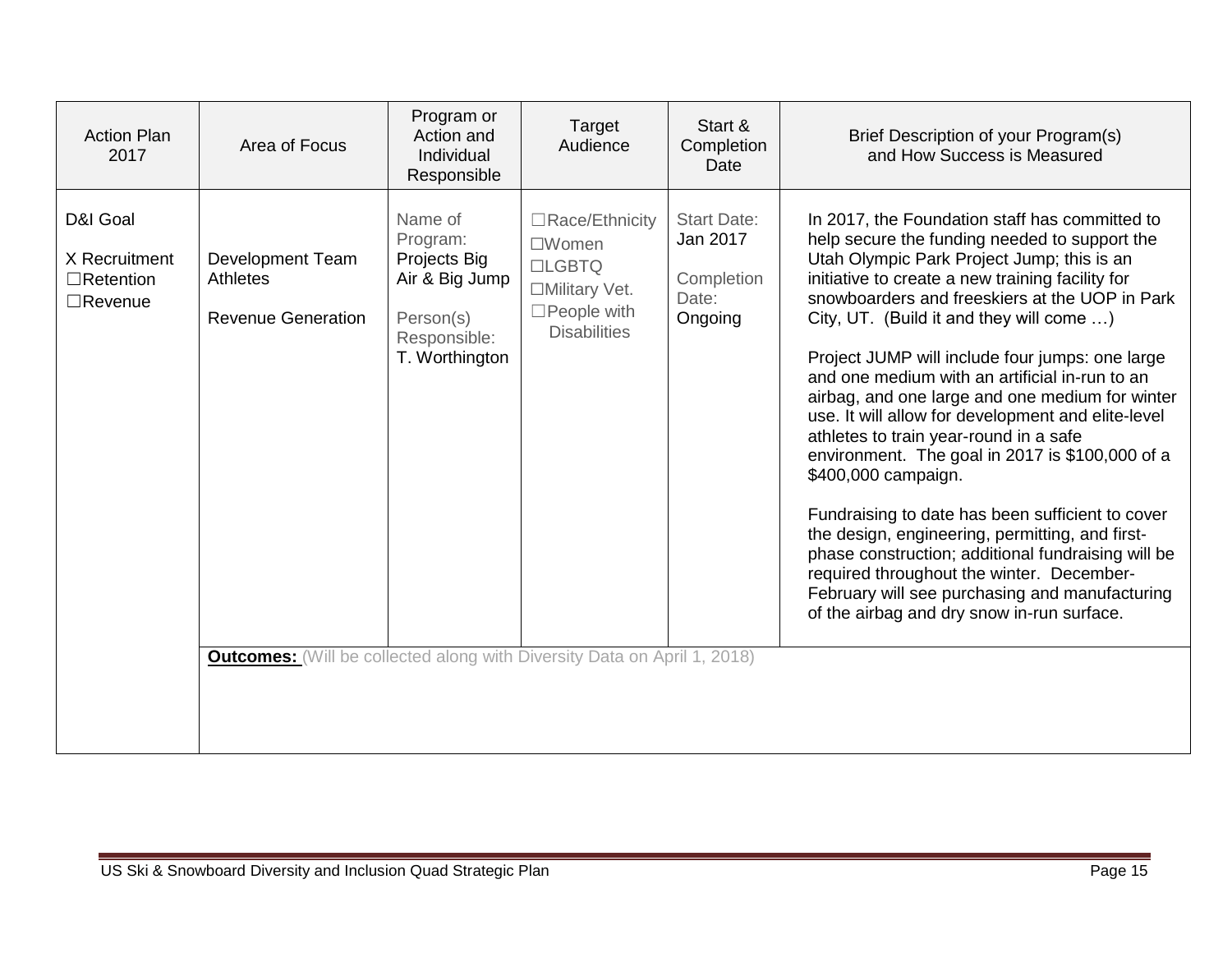| <b>Action Plan</b><br>2017           | Area of Focus                                                                                                                                                         | Program or<br>Action and<br>Individual<br>Responsible                                                    | Target<br>Audience                                                                                                    | Start &<br>Completion<br>Date                                     | Brief Description of your Program(s)<br>and How Success is Measured                                                                                                                               |
|--------------------------------------|-----------------------------------------------------------------------------------------------------------------------------------------------------------------------|----------------------------------------------------------------------------------------------------------|-----------------------------------------------------------------------------------------------------------------------|-------------------------------------------------------------------|---------------------------------------------------------------------------------------------------------------------------------------------------------------------------------------------------|
| D&I Goal<br>X Retention<br>X Revenue | Nat. Team Athletes<br>Nat. Team Coaches<br>Dev. Team Athletes<br>Dev. Team Coaches<br><b>Outcomes:</b> (Will be collected along with Diversity Data on April 1, 2018) | Name of<br>Program:<br><b>Marolt Athlete</b><br>Endowment<br>Person(s)<br>Responsible:<br>T. Worthington | $\Box$ Race/Ethnicity<br>$\square$ Women<br>$LGBTO$<br>□Military Vet.<br>$\square$ People with<br><b>Disabilities</b> | <b>Start Date:</b><br>Jan 2017<br>Completion<br>Date:<br>May 2018 | In 2017, through the Marolt Athlete Endowment<br>which is described in the goals section, the<br>Foundation has set the goal of reaching 20% of<br>the trustees and \$20 M in revenue generation. |

| <b>Action Plan</b><br>2017                                      | Area of Focus                                     | Program or<br>Action and<br>Individual<br>Responsible                                           | Target<br>Audience                                                                                                          | Start &<br>Completion<br>Date             | Brief Description of your Program(s)<br>and How Success is Measured                                                                                                                                                                                                                                                                                                  |
|-----------------------------------------------------------------|---------------------------------------------------|-------------------------------------------------------------------------------------------------|-----------------------------------------------------------------------------------------------------------------------------|-------------------------------------------|----------------------------------------------------------------------------------------------------------------------------------------------------------------------------------------------------------------------------------------------------------------------------------------------------------------------------------------------------------------------|
| D&I Goal<br>X Recruitment<br>$\Box$ Retention<br>$\Box$ Revenue | Development Team<br>Athletes & Fan<br>Development | Name of<br>Program:<br>Boys and Girls<br>Club - UTAH<br>Person(s)<br>Responsible:<br>K Anderson | $\Box$ Race/Ethnicity<br>$\square$ Women<br><b>LIGBTQ</b><br>□Military Vet.<br>$\square$ People with<br><b>Disabilities</b> | <b>Start Date:</b><br>Completion<br>Date: | In 2017, the SBX team visited a local Boys and<br>Girls Club as part of their outreach to and PR<br>for their competition at Solitude. The B&G Club<br>kids were given winter gear and invited to<br>attend and to watch the SBX finals on<br>Saturday, Jan 21. The athletic department will<br>strive to make this a regular outreach for local<br>UT competitions. |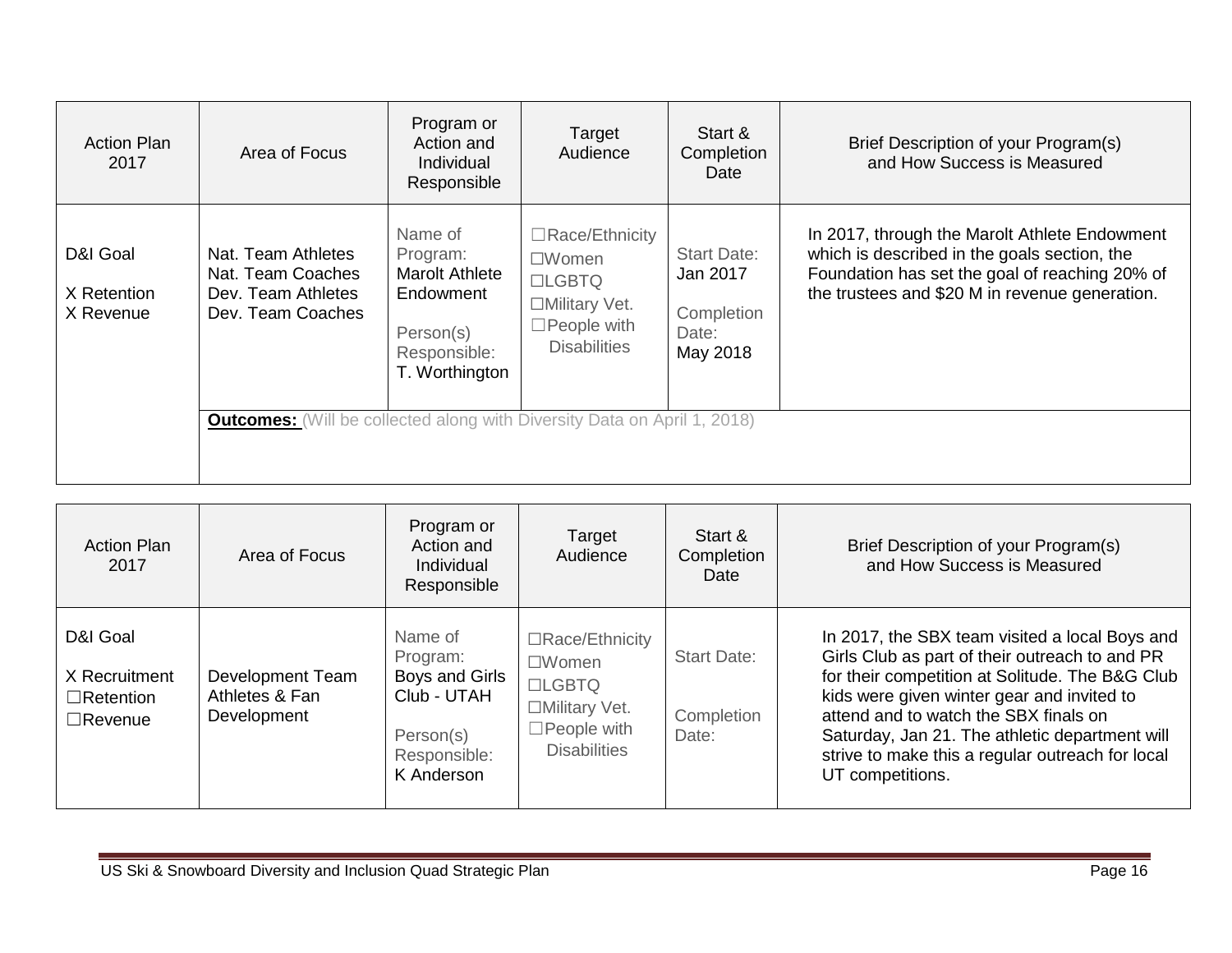| <sup>1</sup> <b>Outcomes:</b> (Will be collected along with Diversity Data on April 1, 2018) |
|----------------------------------------------------------------------------------------------|
|                                                                                              |
|                                                                                              |

# **\*Nastar Recruitment Initiative Letter**

Dear

Congratulations on winning your (GOLD/PLATINUM) NASTAR medal! NASTAR introduced me to ski racing at a young age, fostering my continued love for the sport. These days, I'm pacesetting and attending NASTAR events, where I meet racers like you who inspire me and are paving the way for our sport's future. Whether you win an Olympic medal or a NASTAR medal - it's important that you have fun and enjoy participating in this awesome sport.

In addition to having a NASTAR course, (RESORT) also offers great programs and instruction to become even better and faster at racing, visit (URL) or call (TELEPHONE NUMBER) for more information.

U.S. Ski and Snowboard Association clubs are another great opportunity to pursue the sport of alpine ski racing. Just like NASTAR, U.S. Ski & Snowboard clubs represent a community of people that are passionate about skiing and snowboarding and provide you with a fun, productive environment to pursue your ski racing dreams. If you are interested in learning more, visit [www.alpine.usskiteam.com/global/getting-started](http://alpine.usskiteam.com/global/getting-started) to find your local club and learn more about ski racing.

With the season in full swing, don't forget to participate in the Liberty Mutual Insurance [NASTAR Regional Championships](https://www.nastar.com/news/nastar-regional-championships-race-lifetime) and get your runs in to qualify for the 2017 Liberty Mutual Insurance [NASTAR National Championships.](https://www.nastar.com/national-championships) We'll be returning to Steamboat, CO March 23-26 for a weekend full of exciting activities and - most importantly - some great racing!

Good luck the rest of the season, and I'll see you in Steamboat for Nationals!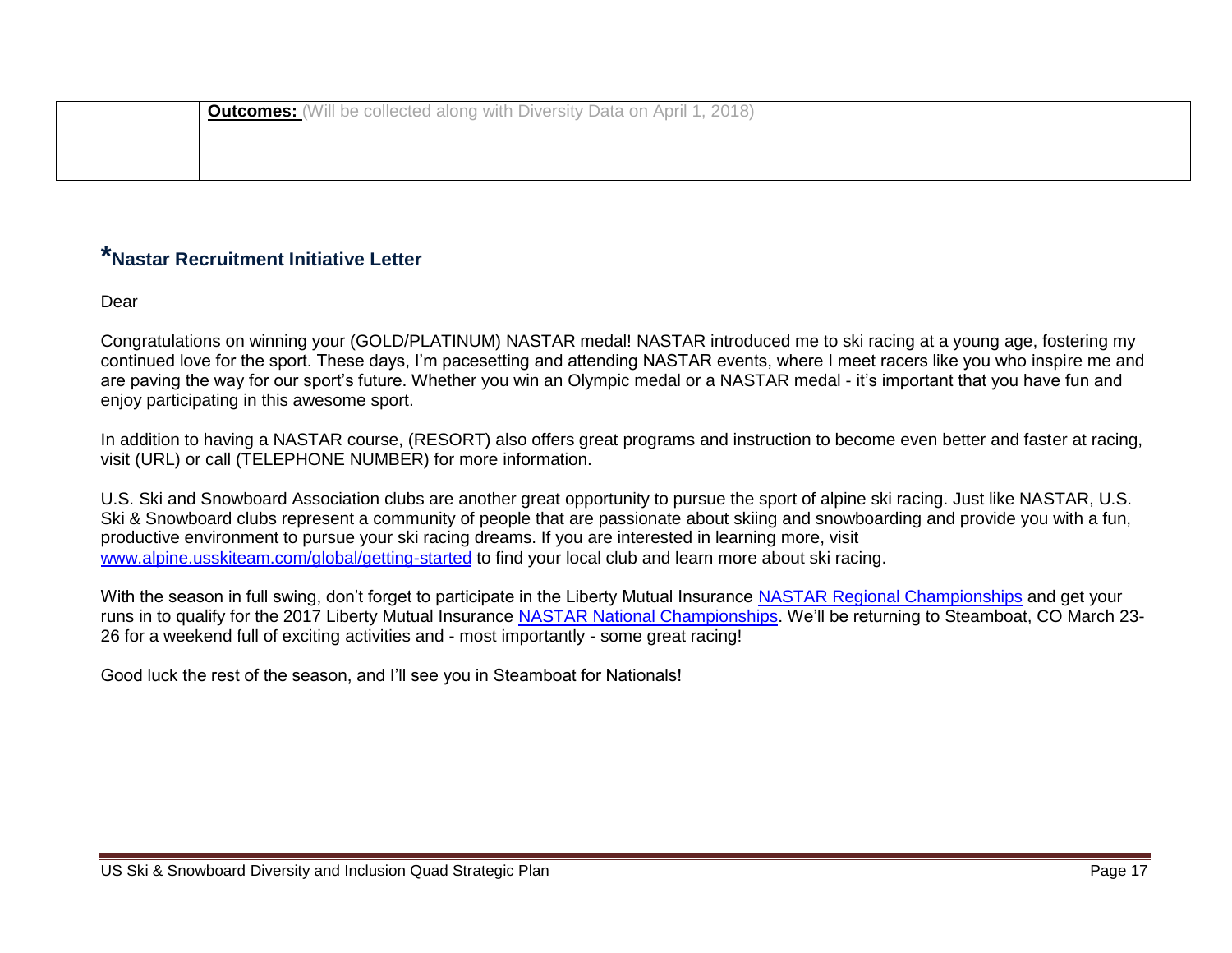| <b>Action Plan</b><br>2018                                      | Area of Focus                                                                   | Program or<br>Action and<br>Individual<br>Responsible                                       | <b>Target Audience</b>                                                                                          | Start &<br>Completion<br>Date                                       | Brief Description of your Program(s)<br>and How Success is Measured                                                                                                                                                                                                                                                         |
|-----------------------------------------------------------------|---------------------------------------------------------------------------------|---------------------------------------------------------------------------------------------|-----------------------------------------------------------------------------------------------------------------|---------------------------------------------------------------------|-----------------------------------------------------------------------------------------------------------------------------------------------------------------------------------------------------------------------------------------------------------------------------------------------------------------------------|
| D&I Goal<br>X Recruitment<br>$\Box$ Retention<br>$\Box$ Revenue | <b>Professional Staff</b><br><b>NGB Membership</b><br>Part-time / Interns       | Name of<br>Program:<br><b>HR</b><br>Person(s)<br>Responsible:<br>C. Miller<br>K. Adrian     | □Race/Ethnicity<br>$\square$ Women<br>$LGBTO$<br>□Military Vet.<br>$\square$ People with<br><b>Disabilities</b> | <b>Start Date:</b><br>Jan 1, 2018<br>Completion<br>Date:<br>Ongoing | By 2018, the Human Resources department will<br>ensure that all job openings are forwarded to<br>USOC Diversity and Inclusion. The position<br>announcement including the link to the NGB<br>career site will be sent to them for distribution to<br>its regional and national university diversity<br>directors' database. |
|                                                                 | <b>Outcomes:</b> (Will be collected along with Diversity Data on April 1, 2019) |                                                                                             |                                                                                                                 |                                                                     |                                                                                                                                                                                                                                                                                                                             |
| D&I Goal<br>X Recruitment<br>$\Box$ Retention<br>$\Box$ Revenue | <b>NGB Membership</b>                                                           | Name of<br>Program:<br>Membership<br>for Military<br>Person(s)<br>Responsible:<br>S. Barnes | X Race/Ethnicity<br>X Women<br>X LGBTQ<br>X Military Vet.<br>X People with<br><b>Disabilities</b>               | <b>Start Date:</b><br>Jan 1 2018<br>Completion<br>Date:<br>Ongoing  | In 2018, U.S. Ski & Snowboard will discuss the<br>feasibility of putting into place a membership<br>initiative that will allow military<br>personnel/veterans to identify themselves in the<br>membership database, which may require<br>programming resources.                                                             |
|                                                                 | <b>Outcomes:</b> (Will be collected along with Diversity Data on April 1, 2019) |                                                                                             |                                                                                                                 |                                                                     |                                                                                                                                                                                                                                                                                                                             |

## **Action Plan Overview (2018)**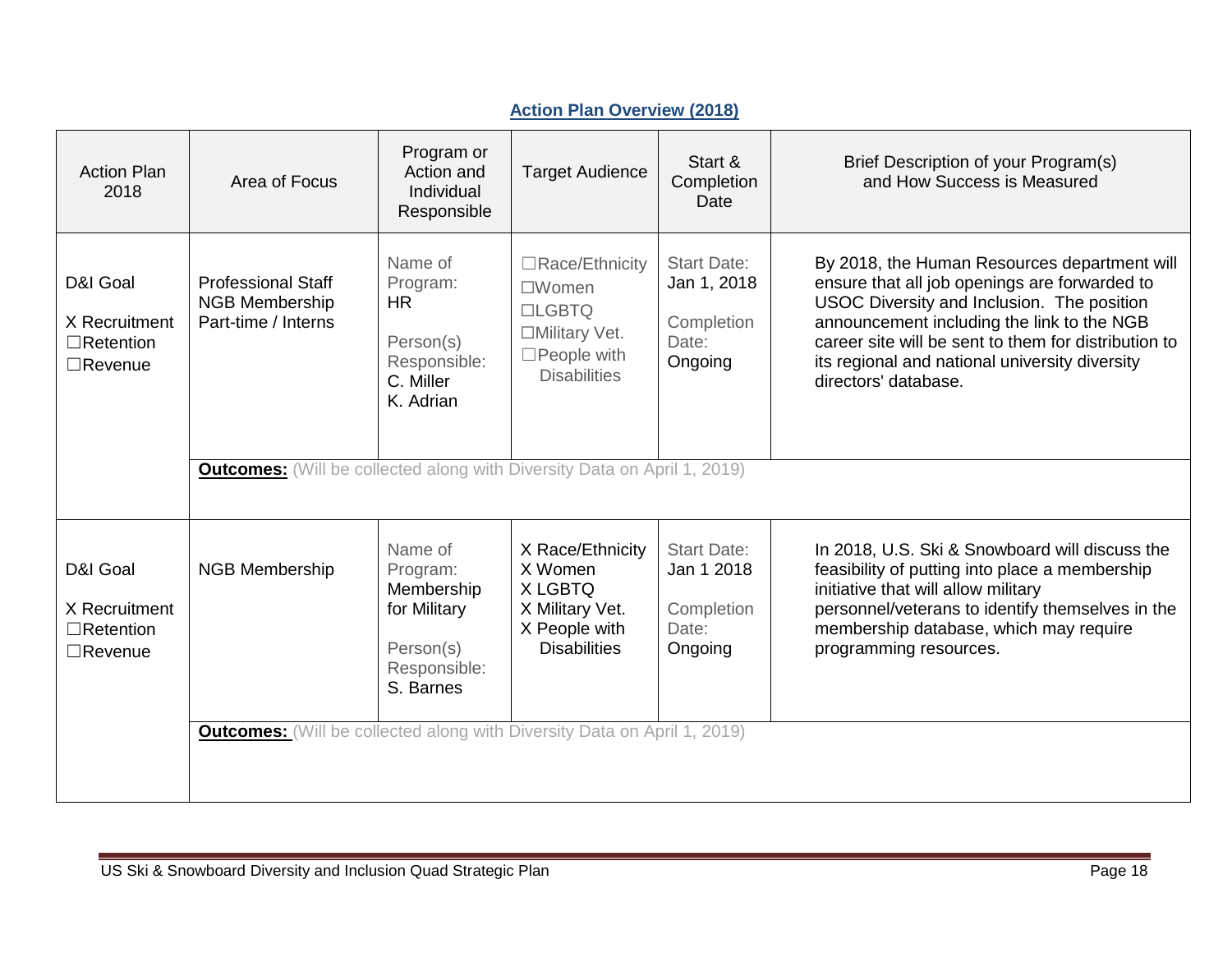| <b>Action Plan</b><br>2018                                      | Area of Focus                                                                   | Program or<br>Action and<br>Individual<br>Responsible                            | <b>Target Audience</b>                                                                                           | Start &<br>Completion<br>Date                                    | Brief Description of your Program(s)<br>and How Success is Measured                                                                                                                                                                                                                                     |
|-----------------------------------------------------------------|---------------------------------------------------------------------------------|----------------------------------------------------------------------------------|------------------------------------------------------------------------------------------------------------------|------------------------------------------------------------------|---------------------------------------------------------------------------------------------------------------------------------------------------------------------------------------------------------------------------------------------------------------------------------------------------------|
| D&I Goal<br>X Recruitment<br>$\Box$ Retention<br>X Revenue      | X Foundation<br><b>Professional Staff</b>                                       | Name of<br>Program:<br>Revenue<br>Person(s)<br>Responsible:<br>T. Worthington    | □Race/Ethnicity<br>$\square$ Women<br>$ILGBTO$<br>□Military Vet.<br>$\square$ People with<br><b>Disabilities</b> | <b>Start Date:</b><br>FY 2018<br>Completion<br>Date:<br>Ongoing  | In 2018, involve and engage wealth holders below<br>the trustee board through the Foundation's<br>Ambassador program. The goal is an additional<br>10 ambassadors (20 in total).                                                                                                                        |
|                                                                 | <b>Outcomes:</b> (Will be collected along with Diversity Data on April 1, 2019) |                                                                                  |                                                                                                                  |                                                                  |                                                                                                                                                                                                                                                                                                         |
| D&I Goal<br>X Recruitment<br>$\Box$ Retention<br>$\Box$ Revenue | Foundation Board of<br><b>Trustees</b>                                          | Name of<br>Program:<br>D&I<br>Person(s)<br>Responsible:<br>A McLane<br>E Resnick | □Race/Ethnicity<br>$\square$ Women<br>$LGBTO$<br>□Military Vet.<br>$\square$ People with<br><b>Disabilities</b>  | <b>Start Date:</b><br>Jan 2018<br>Completion<br>Date:<br>Ongoing | In 2018, the co-chairs of the Foundation Board of<br><b>Trustees' Nomination &amp; Governance Committee</b><br>continue to assess opportunities for D&I on the<br>Foundation Board of Trustees; the goal is to add<br>three or more women and/or ethnic minorities to<br>the board (assumes vacancies). |
|                                                                 | <b>Outcomes:</b> (Will be collected along with Diversity Data on April 1, 2019) |                                                                                  |                                                                                                                  |                                                                  |                                                                                                                                                                                                                                                                                                         |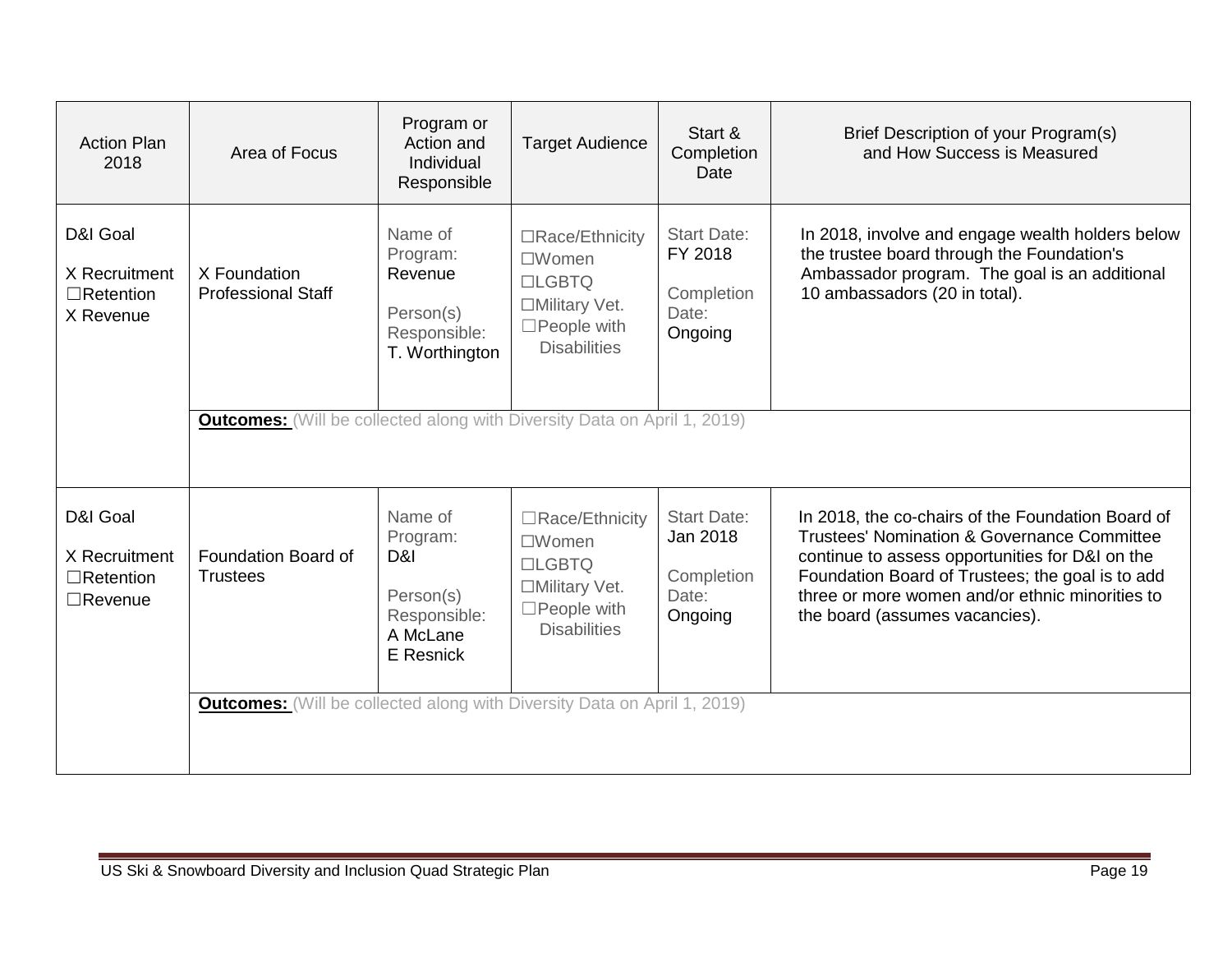| <b>Action Plan</b><br>2018                                      | Area of Focus                                                                      | Program or<br>Action and<br>Individual<br>Responsible                                                               | <b>Target Audience</b>                                                                                           | Start &<br>Completion<br>Date                                     | Brief Description of your Program(s)<br>and How Success is Measured                                                                                                                                                                                                           |
|-----------------------------------------------------------------|------------------------------------------------------------------------------------|---------------------------------------------------------------------------------------------------------------------|------------------------------------------------------------------------------------------------------------------|-------------------------------------------------------------------|-------------------------------------------------------------------------------------------------------------------------------------------------------------------------------------------------------------------------------------------------------------------------------|
| D&I Goal<br>X Retention<br>X Revenue                            | Nat. Team Athletes<br>Nat. Team Coaches<br>Dev. Team Athletes<br>Dev. Team Coaches | Name of<br>Program:<br><b>Marolt Athlete</b><br>Endowment<br>Person(s)<br>Responsible:<br>T. Worthington            | □Race/Ethnicity<br>$\square$ Women<br>$ILGBTO$<br>□Military Vet.<br>$\square$ People with<br><b>Disabilities</b> | <b>Start Date:</b><br>Jan 2018<br>Completion<br>Date:<br>May 2019 | In 2018, through the Marolt Athlete Endowment,<br>the Foundation has set the goal of reaching an<br>additional 35% of the trustees and set a goal of<br>and additional \$20 M in revenue generation.                                                                          |
|                                                                 | <b>Outcomes:</b> (Will be collected along with Diversity Data on April 1, 2019)    |                                                                                                                     |                                                                                                                  |                                                                   |                                                                                                                                                                                                                                                                               |
| D&I Goal<br>X Recruitment<br>$\Box$ Retention<br>$\Box$ Revenue | <b>NGB Membership</b><br><b>Development Team</b><br><b>Athletes</b>                | Name of<br>Program:<br><b>NASTAR &amp;</b><br>U.S. Ski Team<br>Outreach<br>Person(s)<br>Responsible:<br>Calum Clark | X Race/Ethnicity<br>X Women<br>X LGBTQ<br>X Military Vet.<br>X People with<br><b>Disabilities</b>                | <b>Start Date:</b><br>6/1/16<br>Completion<br>Date:<br>5/1/18     | As part of U.S. Ski & Snowboard's NASTAR<br>consumer racing program, U.S. Ski & Snowboard<br>is working to build lifelong fans of ski racing<br>through U.S. Ski Team athlete exposure at events.<br>The goal is to have 25 athlete event days at<br>NASTAR events this year. |
|                                                                 | <b>Outcomes:</b> (Will be collected along with Diversity Data on April 1, 2019)    |                                                                                                                     |                                                                                                                  |                                                                   |                                                                                                                                                                                                                                                                               |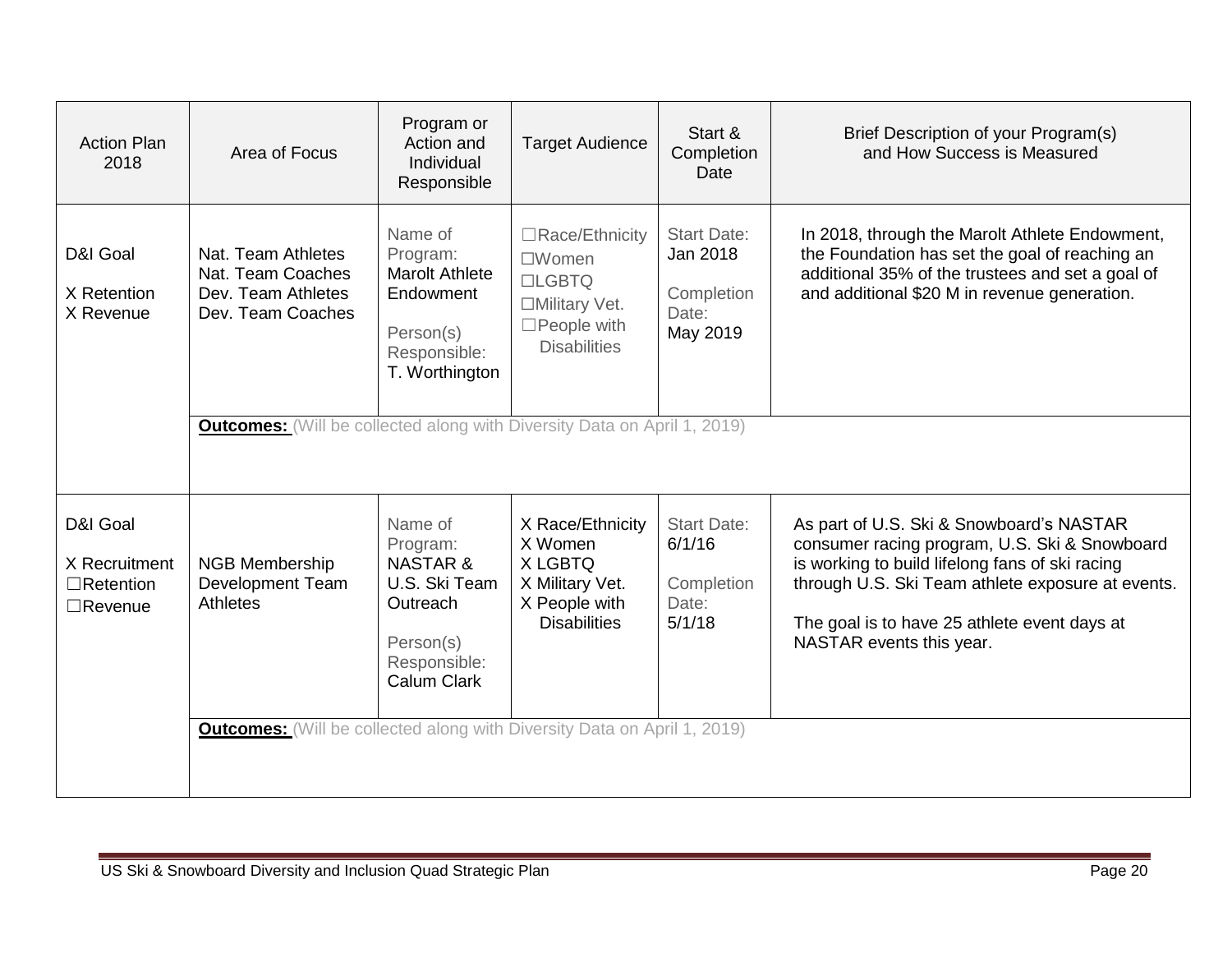| <b>Action Plan</b><br>2018                                      | Area of Focus                                                                                                                                                                                                                                                                                                       | Program or<br>Action and<br><b>Individual</b><br>Responsible                          | <b>Target Audience</b>                                                                                                | Start &<br>Completion<br>Date                                                   | Brief Description of your Program(s)<br>and How Success is Measured                                                                                                                                                                                                                                                                                                                                    |
|-----------------------------------------------------------------|---------------------------------------------------------------------------------------------------------------------------------------------------------------------------------------------------------------------------------------------------------------------------------------------------------------------|---------------------------------------------------------------------------------------|-----------------------------------------------------------------------------------------------------------------------|---------------------------------------------------------------------------------|--------------------------------------------------------------------------------------------------------------------------------------------------------------------------------------------------------------------------------------------------------------------------------------------------------------------------------------------------------------------------------------------------------|
| D&I Goal<br>$\Box$ Recruitment<br>X Retention<br>$\Box$ Revenue | $\Box$ Board of Directors<br>□Standing Comm.<br>X Professional Staff<br>$\Box$ NGB Membership<br>X Nat. Team Athletes<br>□Nat. Team Coaches<br>X Dev. Team Athletes<br>$\Box$ Dev. Team<br>Coaches<br>$\Box$ Part-time / Interns<br><b>Outcomes:</b> (Will be collected along with Diversity Data on April 1, 2019) | Name of<br>Program:<br><b>Hope Sports</b><br>Person(s)<br>Responsible:<br>K. Anderson | $\Box$ Race/Ethnicity<br>$\square$ Women<br>$LGBTQ$<br>□Military Vet.<br>$\square$ People with<br><b>Disabilities</b> | <b>Start Date:</b><br>Summer,<br>2018<br>Completion<br>Date:<br>Summer,<br>2018 | In 2018, US Ski and Snowboard athletes will have<br>an opportunity to participate, engage and provide<br>service and support to families and children in<br>Mexico. Athletes travel with Hope Sports to<br>Rosarito, Mexico and work together for four days<br>to build a home for a family in need. Athletes work<br>as a team to improve the lives of a family. We<br>consider this global outreach. |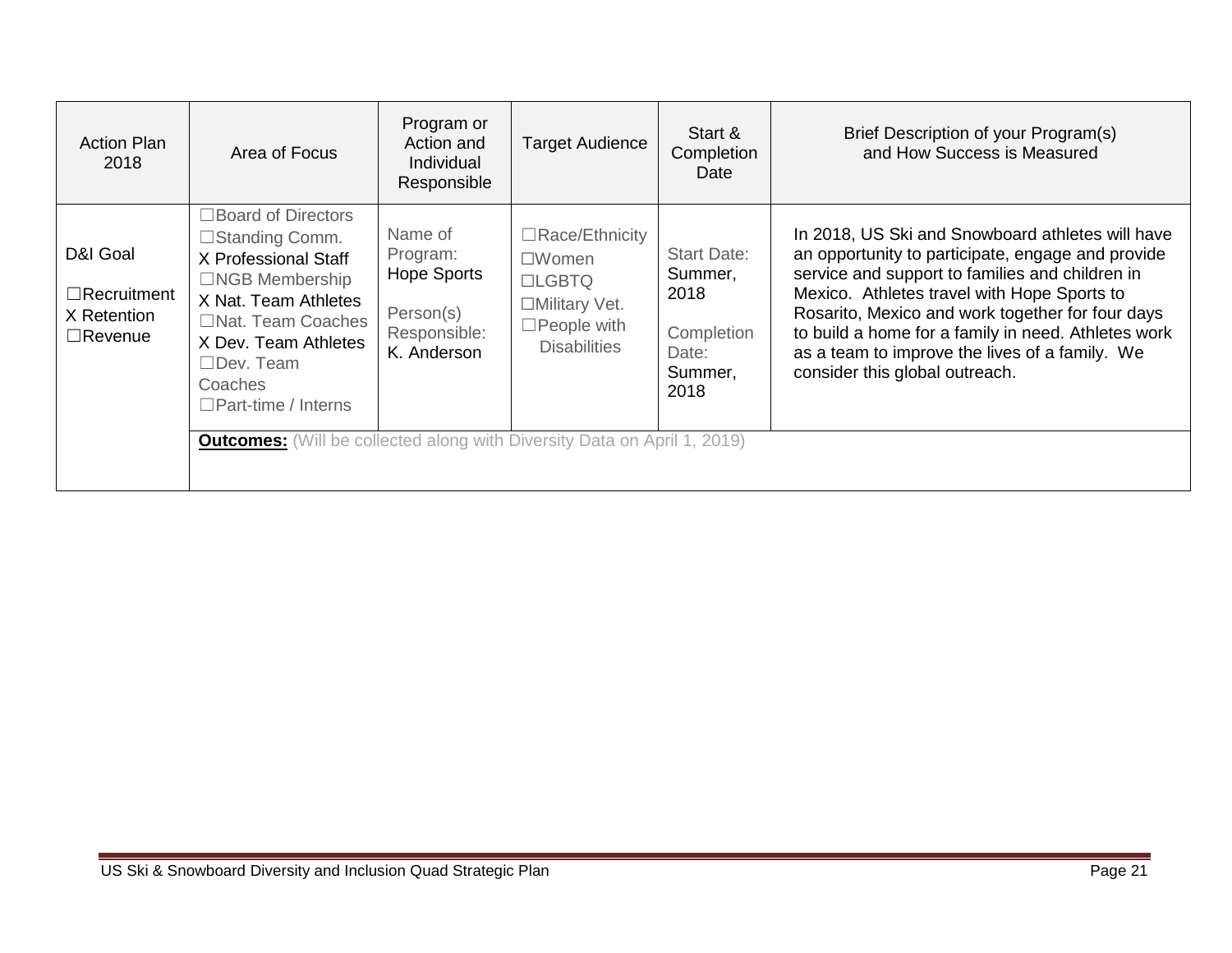| <b>Action Plan</b><br>2019                                      | Area of Focus                                                                                                             | Program or<br>Action and<br>Individual<br>Responsible                            | <b>Target Audience</b>                                                                                          | Start &<br>Completion<br>Date                                     | Brief Description of your Program(s)<br>and How Success is Measured                                                                                                                                                                                                                                       |
|-----------------------------------------------------------------|---------------------------------------------------------------------------------------------------------------------------|----------------------------------------------------------------------------------|-----------------------------------------------------------------------------------------------------------------|-------------------------------------------------------------------|-----------------------------------------------------------------------------------------------------------------------------------------------------------------------------------------------------------------------------------------------------------------------------------------------------------|
| D&I Goal<br>X Recruitment<br>$\Box$ Retention<br>$\Box$ Revenue | <b>NGB Membership</b><br><b>Outcomes:</b> (Will be collected along with Diversity Data on April 1, 2020)                  | Name of<br>Program:<br>Membership<br>Person(s)<br>Responsible:<br>S. Barnes      | Military Vet.                                                                                                   | <b>Start Date:</b><br>Jan 2019<br>Completion<br>Date:<br>Dec 2019 | In 2019, the U.S. Ski & Snowboard will determine<br>the feasibility of offering a discounted membership<br>to those who have served in the military.                                                                                                                                                      |
| D&I Goal<br>X Recruitment<br>$\Box$ Retention<br>$\Box$ Revenue | Foundation Board of<br><b>Trustees</b><br><b>Outcomes:</b> (Will be collected along with Diversity Data on April 1, 2020) | Name of<br>Program:<br>D&I<br>Person(s)<br>Responsible:<br>A McLane<br>E Resnick | □Race/Ethnicity<br>$\square$ Women<br>$LGBTO$<br>□Military Vet.<br>$\square$ People with<br><b>Disabilities</b> | <b>Start Date:</b><br>Jan 2019<br>Completion<br>Date:<br>Ongoing  | In 2019, the co-chairs of the Foundation Board of<br><b>Trustees' Nomination &amp; Governance Committee</b><br>continue to assess opportunities for D&I on the<br>Foundation Board of Trustees; the goal is to<br>continue to add more women and/or ethnic<br>minorities to the board as vacancies occur. |

## **Action Plan Overview (2019)**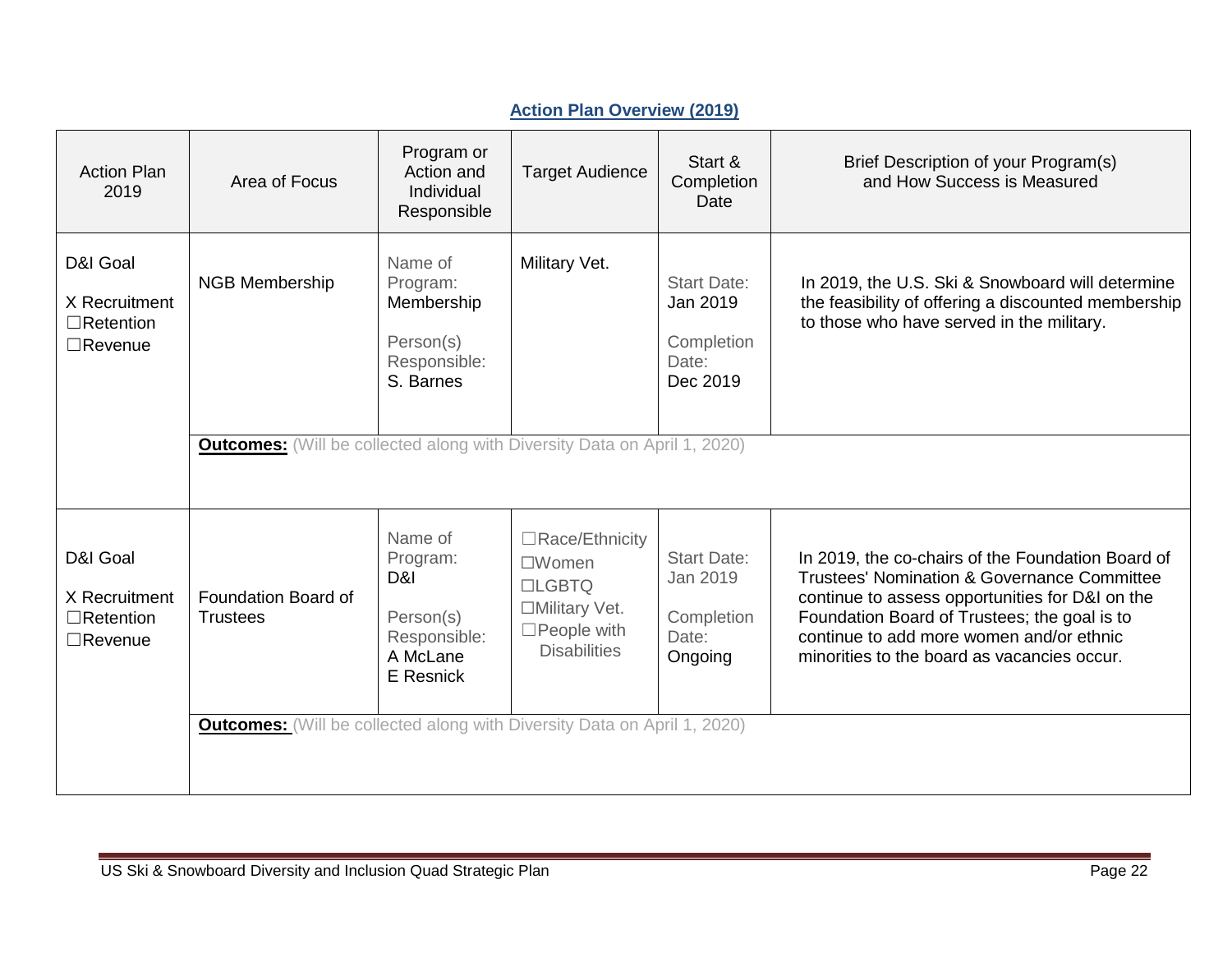| <b>Action Plan</b><br>2019           | Area of Focus                                                                                                              | Program or<br>Action and<br>Individual<br>Responsible                                                    | <b>Target Audience</b>                                                                                          | Start &<br>Completion<br>Date                                     | Brief Description of your Program(s)<br>and How Success is Measured                                                                                                                                                               |
|--------------------------------------|----------------------------------------------------------------------------------------------------------------------------|----------------------------------------------------------------------------------------------------------|-----------------------------------------------------------------------------------------------------------------|-------------------------------------------------------------------|-----------------------------------------------------------------------------------------------------------------------------------------------------------------------------------------------------------------------------------|
| D&I Goal<br>X Retention<br>X Revenue | Nat. Team Athletes<br>Nat. Team Coaches<br>Dev. Team Athletes<br>Dev. Team Coaches                                         | Name of<br>Program:<br><b>Marolt Athlete</b><br>Endowment<br>Person(s)<br>Responsible:<br>T. Worthington | □Race/Ethnicity<br>$\square$ Women<br>$LGBTO$<br>□Military Vet.<br>$\square$ People with<br><b>Disabilities</b> | <b>Start Date:</b><br>Jan 2019<br>Completion<br>Date:<br>May 2020 | In 2019, through the Marolt Athlete Endowment, the<br>Foundation has set the goal of reaching the<br>remaining trustees and other supporters and set a<br>goal of \$10 M in revenue generation to close out the<br>MAE endowment. |
|                                      | <b>Outcomes:</b> (Will be collected along with Diversity Data on April 1, 2020)                                            |                                                                                                          |                                                                                                                 |                                                                   |                                                                                                                                                                                                                                   |
| D&I Goal<br>X Retention<br>X Revenue | Foundation<br><b>Professional Staff</b><br><b>Outcomes:</b> (Will be collected along with Diversity Data on April 1, 2020) | Name of<br>Program:<br>Revenue<br>Generation<br>Person(s)<br>Responsible:<br>T. Worthington              | □Race/Ethnicity<br>$\square$ Women<br>$LGBTO$<br>□Military Vet.<br>$\Box$ People with<br><b>Disabilities</b>    | <b>Start Date:</b><br>Jan 2019<br>Completion<br>Date:<br>Ongoing  | In 2019, continue to involve and engage wealth<br>holders below the trustee board through the<br>Foundation's Ambassador program. The goal is to<br>renew and sustain a core group of 30 through the<br>quad.                     |
|                                      |                                                                                                                            |                                                                                                          |                                                                                                                 |                                                                   |                                                                                                                                                                                                                                   |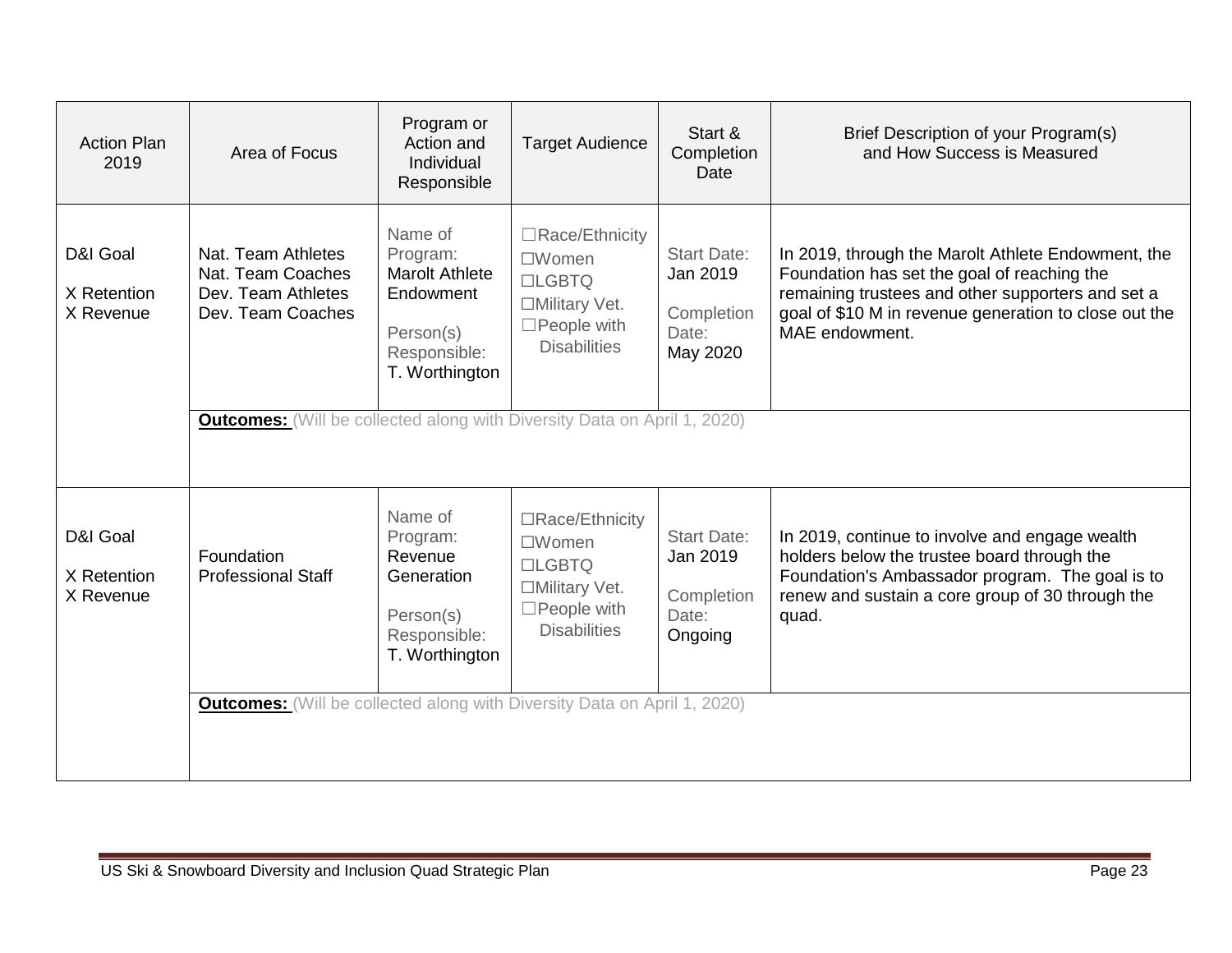| <b>Action Plan</b><br>2019                                      | Area of Focus                                                                                                                                                                                                           | Program or<br>Action and<br>Individual<br>Responsible                               | <b>Target Audience</b>                                                                                                | Start &<br>Completion<br>Date             | Brief Description of your Program(s)<br>and How Success is Measured                                                                                                                                                                                                                                                                                                                                                                                                                                                                                                                                                                                                                                                                                                                                                                                                                                                                                                                                                                                                                                 |
|-----------------------------------------------------------------|-------------------------------------------------------------------------------------------------------------------------------------------------------------------------------------------------------------------------|-------------------------------------------------------------------------------------|-----------------------------------------------------------------------------------------------------------------------|-------------------------------------------|-----------------------------------------------------------------------------------------------------------------------------------------------------------------------------------------------------------------------------------------------------------------------------------------------------------------------------------------------------------------------------------------------------------------------------------------------------------------------------------------------------------------------------------------------------------------------------------------------------------------------------------------------------------------------------------------------------------------------------------------------------------------------------------------------------------------------------------------------------------------------------------------------------------------------------------------------------------------------------------------------------------------------------------------------------------------------------------------------------|
| D&I Goal<br>$\Box$ Recruitment<br>$\Box$ Retention<br>X Revenue | □Board of Directors<br>□Standing Comm.<br>□Professional Staff<br>□NGB Membership<br>$\Box$ Nat. Team Athletes<br>□Nat. Team Coaches<br>□Dev. Team Athletes<br>$\Box$ Dev. Team<br>Coaches<br>$\Box$ Part-time / Interns | Name of<br>Program:<br>Sales &<br>Marketing<br>Person(s)<br>Responsible:<br>VP, S&M | $\Box$ Race/Ethnicity<br>$\square$ Women<br>$LGBTO$<br>□Military Vet.<br>$\square$ People with<br><b>Disabilities</b> | <b>Start Date:</b><br>Completion<br>Date: | The media contract with NBC expires in the spring<br>of 2019. This contract allowed U.S. Ski &<br>Snowboard to grow media rights revenue. The<br>renewal in 2019 provides an additional opportunity<br>to increase revenues in the last two years of the<br>quad and to increase exposure domestically and<br>internationally, as well as creating new revenue<br>platforms to support athletic programs.<br>U.S. Ski & Snowboard's primary delivery is through<br>a strong partnership with NBC. Broadcast and<br>digital viewership increased significantly over the<br>past five years due to higher quality production,<br>better marketing and social media promotion and<br>consistent scheduling.<br>U.S. Ski & Snowboard has a robust digital<br>audience and overall media reach of up to one<br>billion impressions overall per season. Largely led<br>by global media impact numbers from television<br>and digital video/highlights, these numbers are not<br>yet amortizable with our current delivery methods<br>that also lack advertising methods, which will be a<br>future focus. |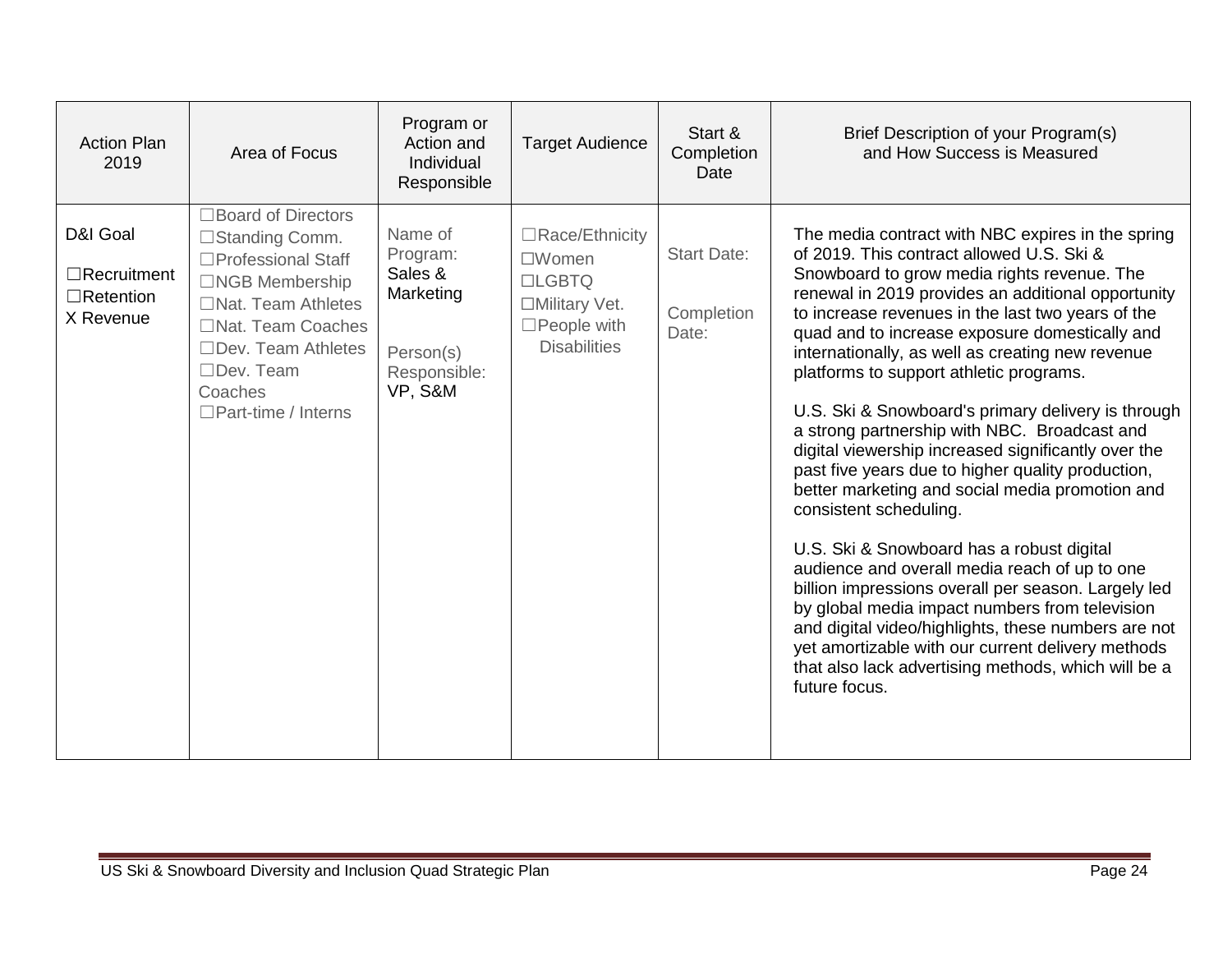| <b>Action Plan</b><br>2019 | Area of Focus                                                                   | Program or<br>Action and<br>Individual<br>Responsible | <b>Target Audience</b> | Start &<br>Completion<br>Date | Brief Description of your Program(s)<br>and How Success is Measured |
|----------------------------|---------------------------------------------------------------------------------|-------------------------------------------------------|------------------------|-------------------------------|---------------------------------------------------------------------|
|                            | <b>Outcomes:</b> (Will be collected along with Diversity Data on April 1, 2020) |                                                       |                        |                               |                                                                     |

| <b>Action Plan</b><br>2019                                      | Area of Focus                                                                                                                                   | Program or<br>Action and<br>Individual<br>Responsible                                                           | <b>Target Audience</b>                                                                                             | Start &<br>Completion<br>Date                                 | Brief Description of your Program(s)<br>and How Success is Measured                                                                                                                                                                                                                                                                                                                                                                                                                                      |
|-----------------------------------------------------------------|-------------------------------------------------------------------------------------------------------------------------------------------------|-----------------------------------------------------------------------------------------------------------------|--------------------------------------------------------------------------------------------------------------------|---------------------------------------------------------------|----------------------------------------------------------------------------------------------------------------------------------------------------------------------------------------------------------------------------------------------------------------------------------------------------------------------------------------------------------------------------------------------------------------------------------------------------------------------------------------------------------|
| D&I Goal<br>X Recruitment<br>$\Box$ Retention<br>$\Box$ Revenue | <b>NGB Membership</b><br>Development Team<br><b>Athletes</b><br><b>Outcomes:</b> (Will be collected along with Diversity Data on April 1, 2020) | Name of<br>Program:<br><b>NASTAR Data</b><br>Integration<br>Project<br>Person(s)<br>Responsible:<br>Calum Clark | $\Box$ Race/Ethnicity<br>$\square$ Women<br>$LGBTO$<br>□Military Vet.<br>$\Box$ People with<br><b>Disabilities</b> | <b>Start Date:</b><br>6/1/18<br>Completion<br>Date:<br>5/1/19 | U.S. Ski & Snowboard's NASTAR consumer<br>racing program has 15 years of historical results<br>that start at a younger age than traditional U.S.<br>Ski & Snowboard results. To properly analyze<br>this data, we need to come up with a way to<br>combine the NASTAR data with U.S. Ski &<br>Snowboard data.<br>The goal is to have a system (e.g. a database)<br>that allows us to analyze the NASTAR and U.S.<br>Ski & Snowboard data together for development<br>and talent identification purposes. |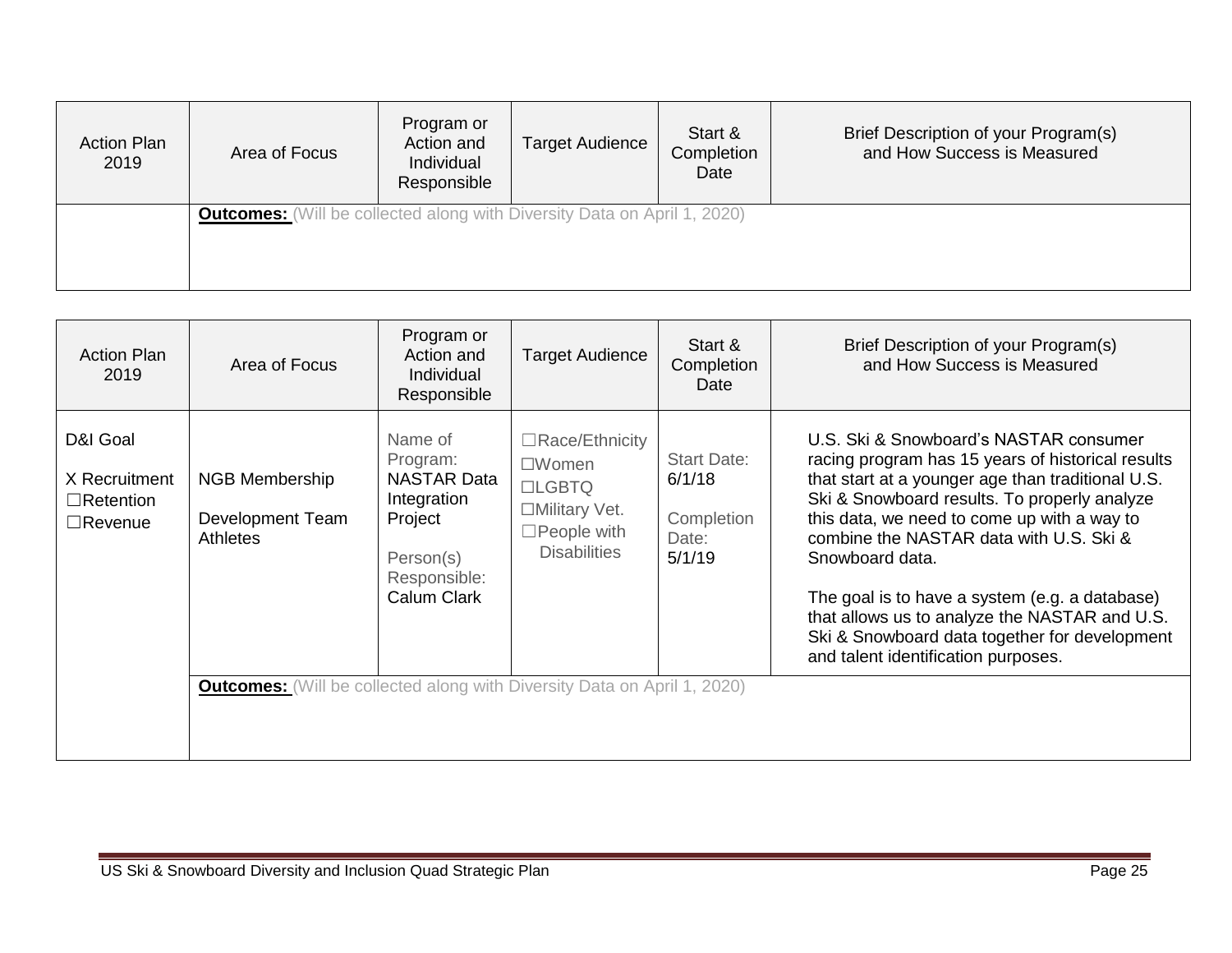| <b>Action Plan</b><br>2019                                      | Area of Focus                                                                                           | Program or<br>Action and<br>Individual<br>Responsible                              | <b>Target Audience</b>                                                                                             | Start &<br>Completion<br>Date                             | Brief Description of your Program(s)<br>and How Success is Measured                                                                                                                      |
|-----------------------------------------------------------------|---------------------------------------------------------------------------------------------------------|------------------------------------------------------------------------------------|--------------------------------------------------------------------------------------------------------------------|-----------------------------------------------------------|------------------------------------------------------------------------------------------------------------------------------------------------------------------------------------------|
| D&I Goal<br>$\Box$ Recruitment<br>X Retention<br>$\Box$ Revenue | X Nat. Team Athletes<br><b>Outcomes:</b> (Will be collected along with Diversity Data on April 1, 2020) | Name of<br>Program:<br>Kids Play Int'l<br>Person(s)<br>Responsible:<br>K. Anderson | $\Box$ Race/Ethnicity<br>$\square$ Women<br>$LGBTQ$<br>□Military Vet.<br>$\Box$ People with<br><b>Disabilities</b> | <b>Start Date:</b><br>2019<br>Completion<br>Date:<br>2019 | A single athlete will travel to Rwanda for two<br>weeks to work with kids to better understand<br>gender equality. The program engages the kids<br>in play as the platform for learning. |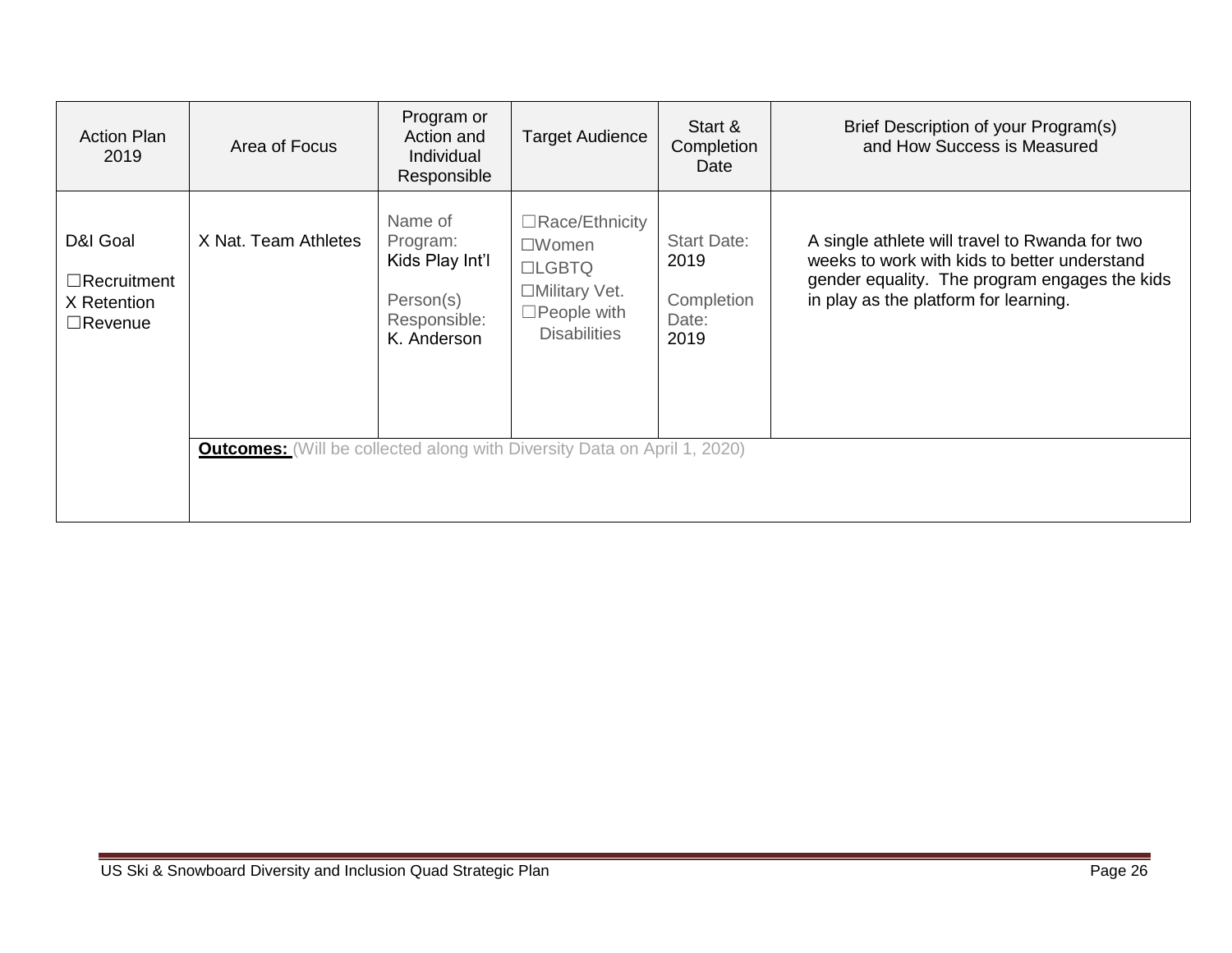| <b>Action Plan</b><br>2020                                 | Area of Focus                                                                                                             | Program or<br>Action and<br>Individual<br>Responsible                                       | <b>Target Audience</b>                                                                                                | Start &<br>Completion<br>Date                                   | Brief Description of your Program(s)<br>and How Success is Measured                                                                                                                                                                                                                                       |
|------------------------------------------------------------|---------------------------------------------------------------------------------------------------------------------------|---------------------------------------------------------------------------------------------|-----------------------------------------------------------------------------------------------------------------------|-----------------------------------------------------------------|-----------------------------------------------------------------------------------------------------------------------------------------------------------------------------------------------------------------------------------------------------------------------------------------------------------|
| D&I Goal<br>X Recruitment<br>X Retention<br>$\Box$ Revenue | Foundation Board of<br><b>Trustees</b><br><b>Outcomes:</b> (Will be collected along with Diversity Data on April 1, 2021) | Name of<br>Program:<br>D&I<br>Person(s)<br>Responsible:<br>A McLane<br>E Resnick            | □Race/Ethnicity<br>$\square$ Women<br><b>LIGBTQ</b><br>□Military Vet.<br>$\square$ People with<br><b>Disabilities</b> | <b>Start Date:</b><br>Ongoing<br>Completion<br>Date:<br>Ongoing | In 2020, the co-chairs of the Foundation Board of<br><b>Trustees' Nomination &amp; Governance Committee</b><br>continue to assess opportunities for D&I on the<br>Foundation Board of Trustees; the goal is to<br>continue to add more women and/or ethnic<br>minorities to the board as vacancies occur. |
| D&I Goal<br>$\Box$ Recruitment<br>X Retention<br>X Revenue | Foundation<br><b>Professional Staff</b>                                                                                   | Name of<br>Program:<br>Revenue<br>Generation<br>Person(s)<br>Responsible:<br>T. Worthington | □Race/Ethnicity<br>$\square$ Women<br><b>LLGBTQ</b><br>□Military Vet.<br>$\square$ People with<br><b>Disabilities</b> | <b>Start Date:</b><br>Ongoing<br>Completion<br>Date:<br>Ongoing | In 2020, continue to involve and engage wealth<br>holders below the trustee board through the<br>Foundation's Ambassador program. The goal is to<br>sustain and maintain this group through the quad.<br>The goal is to maintain a group of 30.                                                           |
|                                                            | <b>Outcomes:</b> (Will be collected along with Diversity Data on April 1, 2021)                                           |                                                                                             |                                                                                                                       |                                                                 |                                                                                                                                                                                                                                                                                                           |

# **Action Plan Overview (2020)**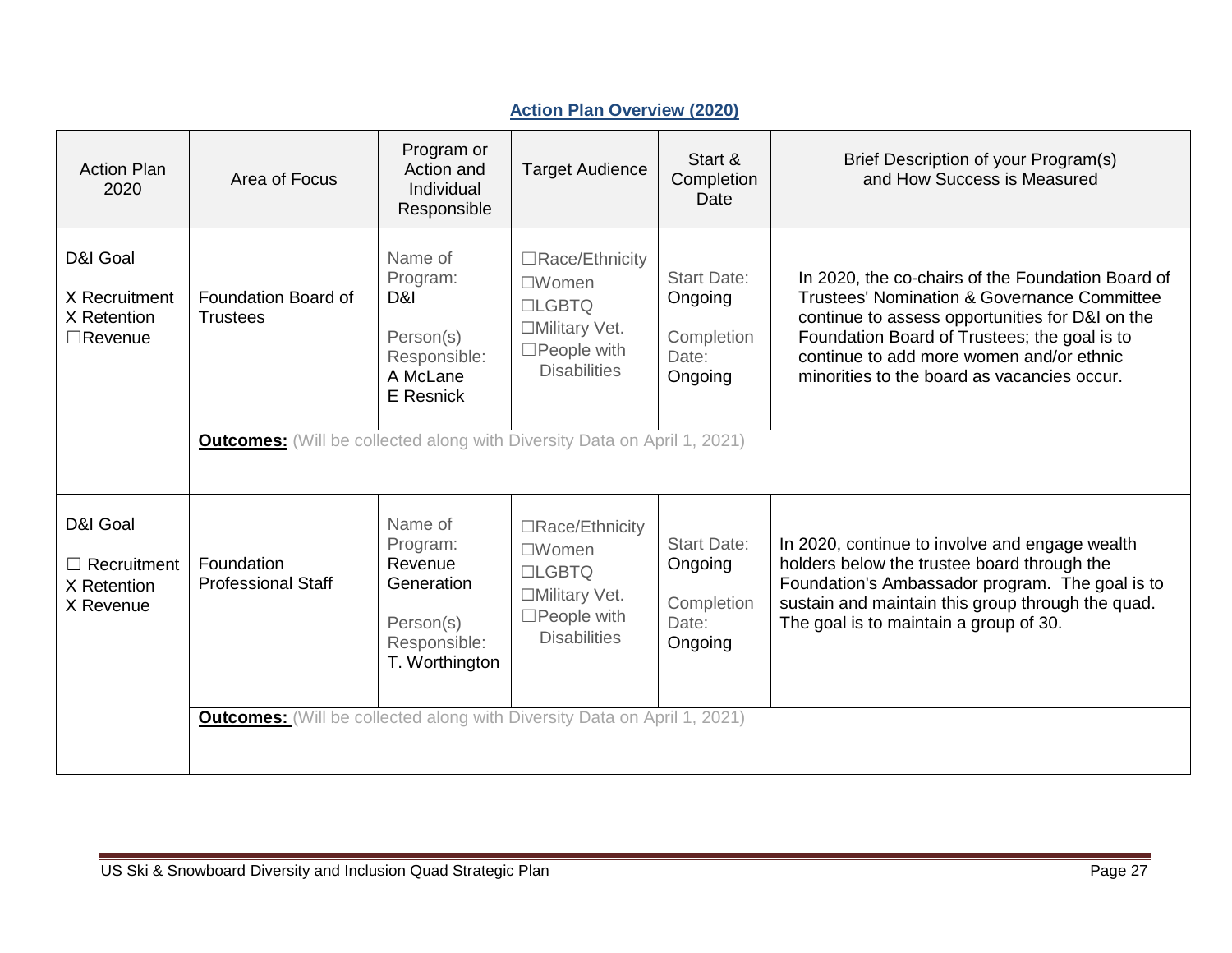| <b>Action Plan</b><br>2020                                      | Area of Focus                                                                                                                                   | Program or<br>Action and<br>Individual<br>Responsible                                                        | <b>Target Audience</b>                                                                                        | Start &<br>Completion<br>Date                                    | Brief Description of your Program(s)<br>and How Success is Measured                                                                                                                                                                                                                                                                                                                                                                                                                                                                                                                                                                                                                                                                                                                                                                                                                                                |  |
|-----------------------------------------------------------------|-------------------------------------------------------------------------------------------------------------------------------------------------|--------------------------------------------------------------------------------------------------------------|---------------------------------------------------------------------------------------------------------------|------------------------------------------------------------------|--------------------------------------------------------------------------------------------------------------------------------------------------------------------------------------------------------------------------------------------------------------------------------------------------------------------------------------------------------------------------------------------------------------------------------------------------------------------------------------------------------------------------------------------------------------------------------------------------------------------------------------------------------------------------------------------------------------------------------------------------------------------------------------------------------------------------------------------------------------------------------------------------------------------|--|
| D&I Goal<br>X Recruitment<br>$\Box$ Retention<br>$\Box$ Revenue | <b>NGB Membership</b><br>Development Team<br><b>Athletes</b><br><b>Outcomes:</b> (Will be collected along with Diversity Data on April 1, 2021) | Name of<br>Program:<br><b>NASTAR Profit</b><br>Generation<br>Person(s)<br>Responsible:<br><b>Calum Clark</b> | X Race/Ethnicity<br>X Women<br>X LGBTQ<br>X Military Vet.<br>X People with<br><b>Disabilities</b>             | <b>Start Date:</b><br>6/1/15<br>Completion<br>Date:<br>4/30/20   | U.S. Ski & Snowboard's NASTAR citizen racing<br>program was purchased in 2016; we hope to<br>make the program a revenue generator in 2020.<br>The goal, make net revenue >\$100k.                                                                                                                                                                                                                                                                                                                                                                                                                                                                                                                                                                                                                                                                                                                                  |  |
| D&I Goal<br>X Recruitment<br>$\Box$ Retention<br>$\Box$ Revenue | <b>Ability Class</b>                                                                                                                            | Name of<br>Program:<br><b>NASTAR</b><br>Person(s)<br>Responsible:                                            | □Race/Ethnicity<br>$\square$ Women<br><b>LLGBTQ</b><br>□Military Vet.<br>X People with<br><b>Disabilities</b> | <b>Start Date:</b><br>FY 19/20<br>Completion<br>Date:<br>4/30/20 | By 2020, the goal is a 4-5% increase in the number<br>of participants who fall into the NASTAR ability<br>categories. In 2016, U.S. Ski & Snowboard worked<br>with the Disabled Sports USA to establish the<br>appropriate categories; following are the numbers<br>reached in 2016:<br><b>Breakdown by Category:</b><br>Blind - Totally<br>0.0%<br>-1<br>5<br><b>Blind - Visually Impaired</b><br>0.0%<br>$\overline{7}$<br><b>Blind - Partially Sighted</b><br>0.0%<br><b>Two Track Skier</b><br>0.1%<br>26<br><b>Three Track Skier</b><br>11<br>0.0%<br>Four Track Skier<br>5<br>0.0%<br>10<br>0.0%<br>Upper Extremity - 1 Arm<br>0.0%<br>Upper Extremity - Both Arms<br>$\mathbf{1}$<br>Mono Ski<br>15<br>0.0%<br>45<br>0.1%<br><b>Intellectual Disability</b><br>SB Above the Knee Amputee AK<br>14<br>0.0%<br>11<br>SB Below the Knee Amputee BK<br>0.0%<br>3<br>Intellectually Disabled Snowboarder<br>0.0% |  |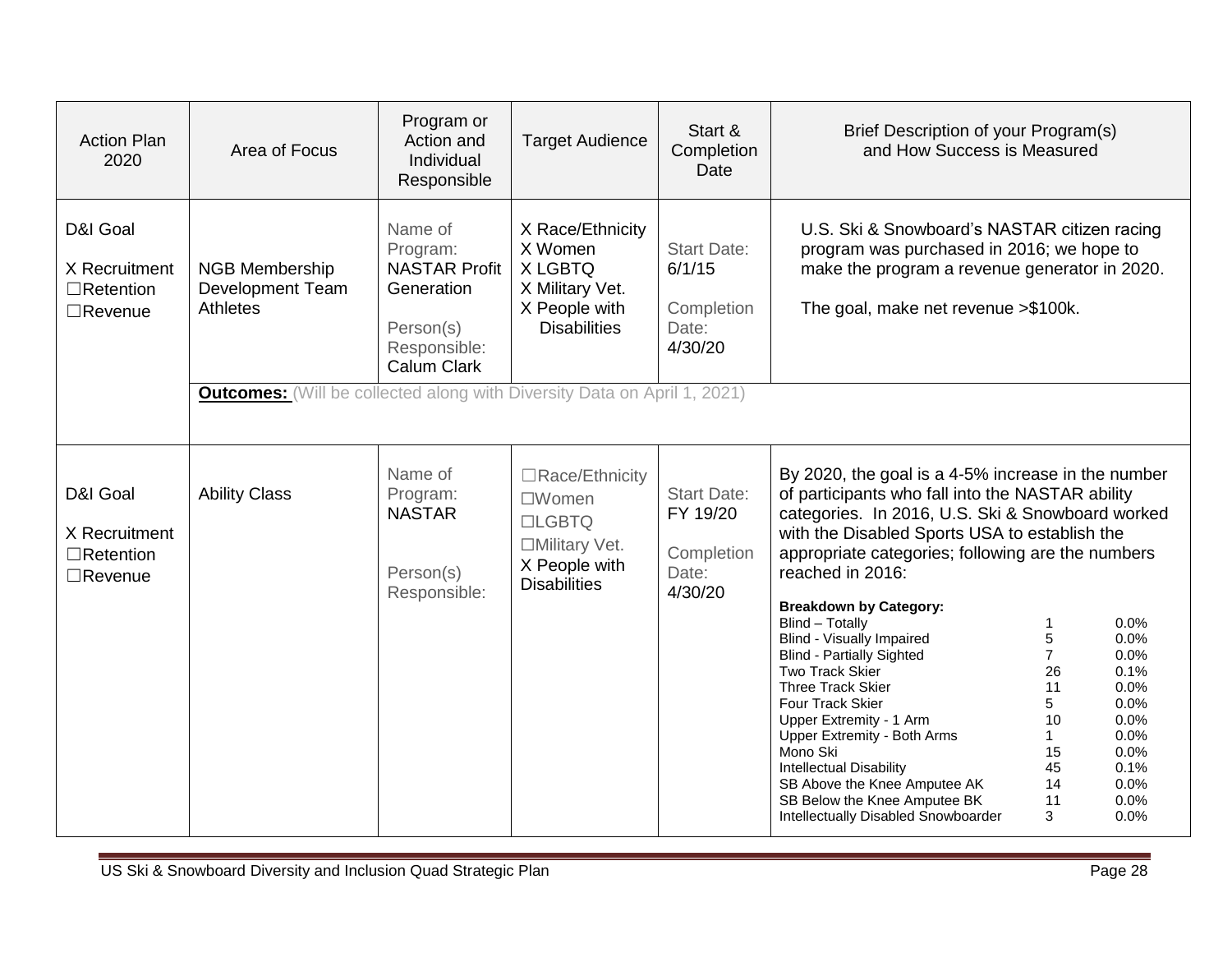| <b>Action Plan</b><br>2020 | Area of Focus                                                                   | Program or<br>Action and<br>Individual<br>Responsible | <b>Target Audience</b> | Start &<br>Completion<br>Date | Brief Description of your Program(s)<br>and How Success is Measured |
|----------------------------|---------------------------------------------------------------------------------|-------------------------------------------------------|------------------------|-------------------------------|---------------------------------------------------------------------|
|                            | <b>Outcomes:</b> (Will be collected along with Diversity Data on April 1, 2021) |                                                       |                        |                               |                                                                     |

| <b>Action Plan</b><br>2020                                      | Area of Focus                                                                   | Program or<br>Action and<br><b>Individual</b><br>Responsible                            | <b>Target Audience</b>                                                                                                 | Start &<br>Completion<br>Date                                    | Brief Description of your Program(s)<br>and How Success is Measured                                                                                                              |
|-----------------------------------------------------------------|---------------------------------------------------------------------------------|-----------------------------------------------------------------------------------------|------------------------------------------------------------------------------------------------------------------------|------------------------------------------------------------------|----------------------------------------------------------------------------------------------------------------------------------------------------------------------------------|
| D&I Goal<br>X Recruitment<br>$\Box$ Retention<br>$\Box$ Revenue | <b>NGB Membership</b>                                                           | Name of<br>Program:<br>Military<br>Membership<br>Person(s)<br>Responsible:<br>S. Barnes | $\Box$ Race/Ethnicity<br>$\square$ Women<br>$LGBTO$<br>X Military Vet.<br>$\square$ People with<br><b>Disabilities</b> | <b>Start Date:</b><br>5/1/2020<br>Completion<br>Date:<br>Ongoing | U.S. Ski & Snowboard's Membership department<br>determines a method to verify military service to<br>offer a discounted membership to those who have<br>served in the US forces. |
|                                                                 | <b>Outcomes:</b> (Will be collected along with Diversity Data on April 1, 2021) |                                                                                         |                                                                                                                        |                                                                  |                                                                                                                                                                                  |